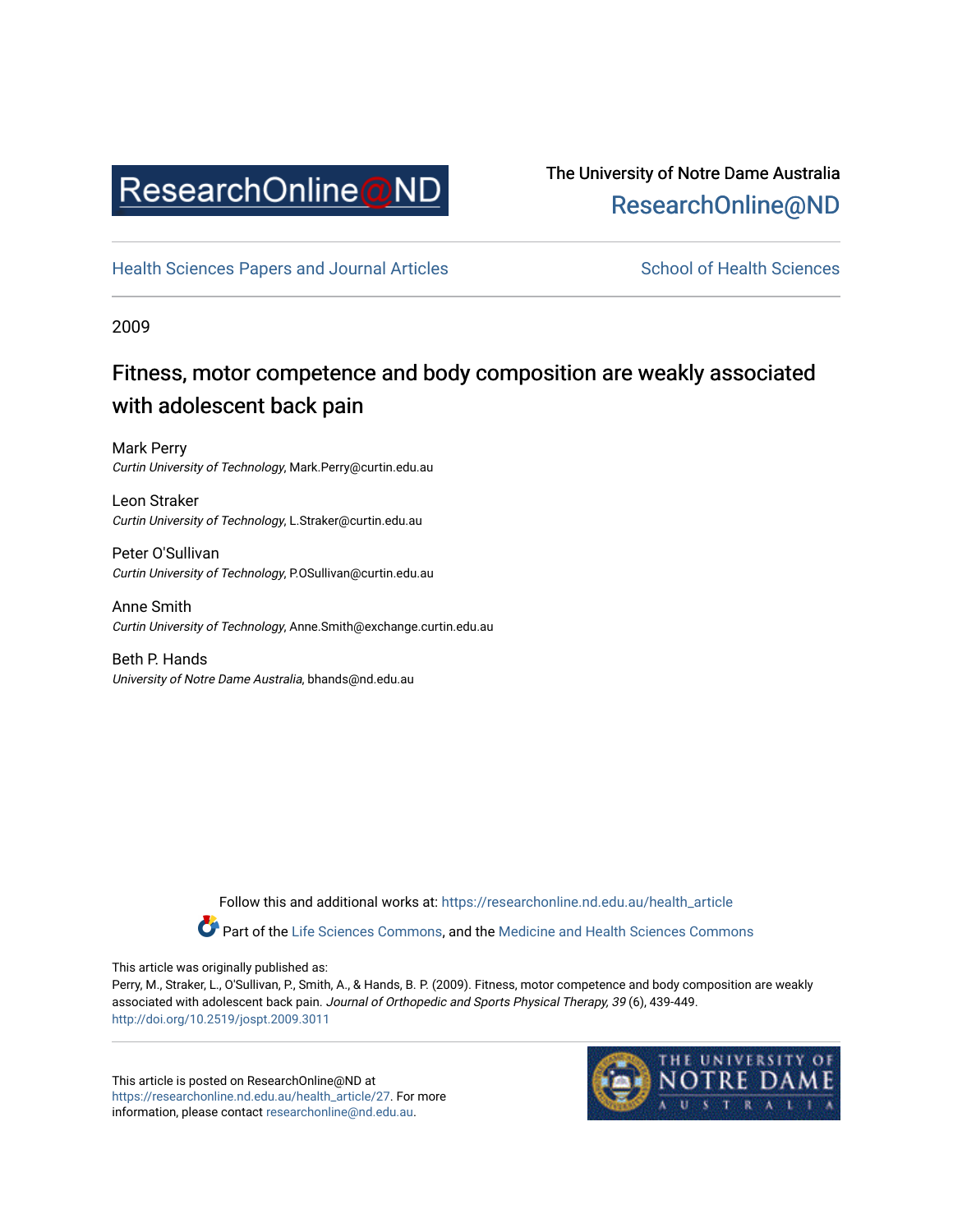1 **Title**: Fitness, motor competence and body composition are weakly associated with

- 2 adolescent back pain
- 3

## $\frac{4}{5}$ 5 **ABSTRACT**

- 6
- 7 **Study Design**
- 8 Cross-sectional survey

# 9 **Objectives**

10 The objective of this study was to assess the associations between adolescent back pain and

11 fitness, motor competence and body composition.

## 12 **Background**

- 13 Although deficits in physical fitness and motor control have been shown to relate to adult back
- 14 pain, the evidence in adolescents is less clear.

## 15 **Methods**

- 16 In this cross-sectional study, 1608 'Raine' cohort adolescents (mean age 14 years) answered
- 17 questions on lifetime, month and chronic prevalence of back pain, and participated in a range
- 18 of physical tests assessing aerobic capacity, muscle performance, flexibility, motor
- 19 competence and body composition. A history of any diagnosed back pain in the adolescent
- 20 was obtained from the primary carer.

## 21 **Results**

- 22 After multivariate logistic regression analysis, increased likelihood of back pain in boys was
- 23 associated with greater aerobic capacity, greater waist girth and both reduced and greater
- 24 flexibility. Back pain in girls was associated with greater abdominal endurance, reduced
- 25 kinaesthetic integration, and both reduced and greater back endurance. Lower likelihood of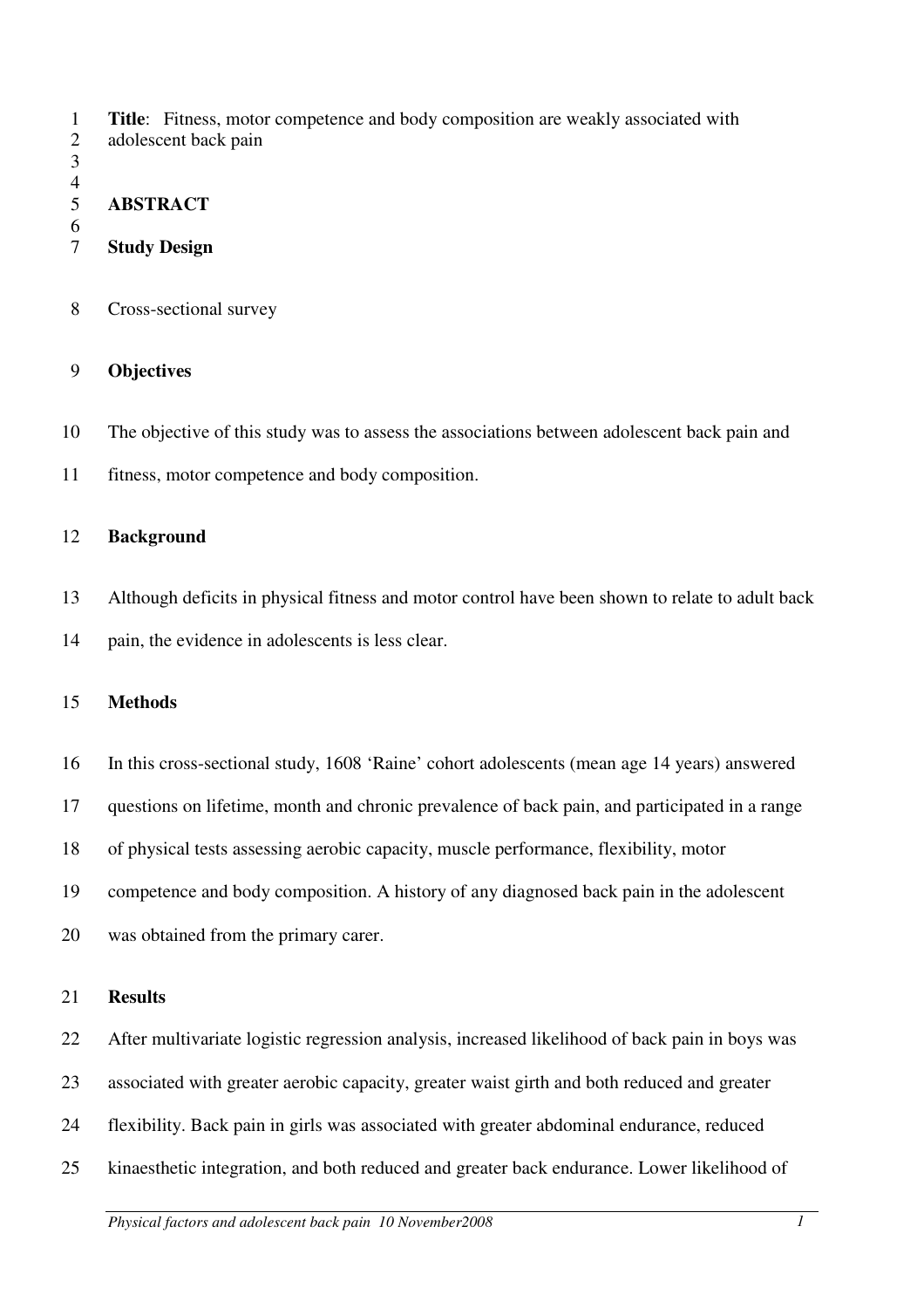1 back pain was associated with greater bimanual dexterity in boys and greater leg power in 2 girls.

3

## 4 **Conclusion**

5 Physical characteristics are commonly cited as important risk factors in back pain 6 development. Although some factors were associated with adolescent back pain, and these 7 differed between boys and girls, they made only a small contribution to logistic regression 8 models for back pain. The results suggest future work should explore the interaction of 9 multiple domains of risk factors (physical, lifestyle and psychosocial) and subgroups of 10 adolescent back pain, for whom different risk factors may be important. 11 12 **Key words**: Spinal pain; physical performance; motor control; Raine 13 14

15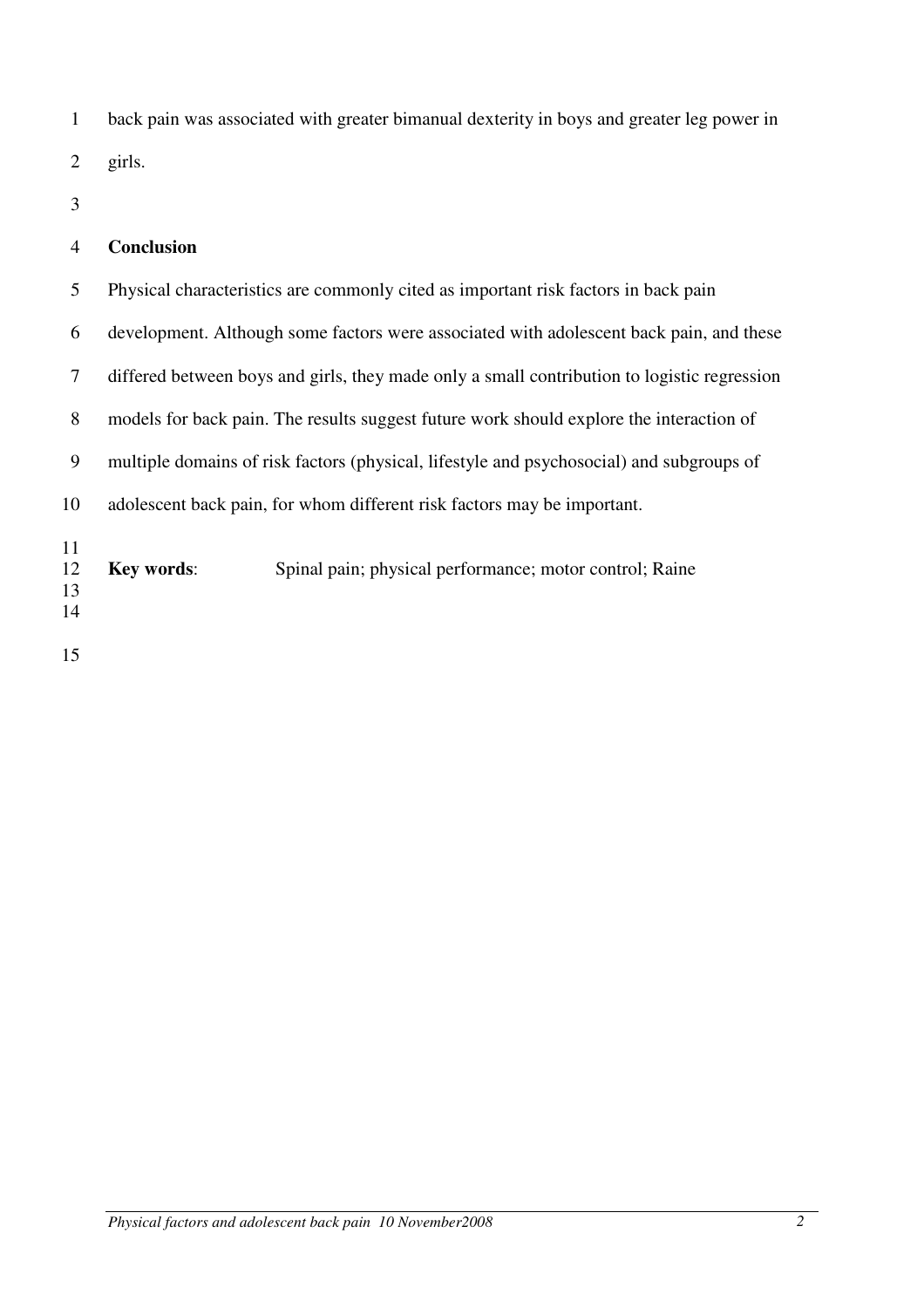#### 1 **INTRODUCTION**

Over half of adolescents may have had back pain at some point in their lives<sup>14</sup>, one third of these having sought professional help<sup>11</sup> and 20% having experienced a reduced quality of  $\mu$  life<sup>11</sup>. The identification of risk factors to facilitate effective prevention and better 5 management of adolescent back pain is therefore important, particularly as adolescent back 6 pain has also been associated with future back pain<sup>11</sup>. Previous research into adolescent back 7 pain has established that certain lifestyle and psychosocial factors such as computer use  $37 \text{ or } 7$ 8 poor mental health<sup>40</sup> are important, but the contribution of physical risk factors in adolescence 9 is still unclear.

10

11 In adults, obesity<sup>4</sup>, deficits in aerobic fitness<sup>27</sup>, poorer muscle performance<sup>4,5,27</sup> and reduced 12 motor control<sup>8</sup> are established physical risk factors, and interventions for adult back pain 13 aimed at countering spinal deconditioning reflect this<sup>12</sup>. Such factors may render the spine 14 vulnerable to tissue strain and pain<sup>28</sup>, and reinforce the pain avoidance / depression cycle<sup>39</sup>. 15 However, the association between such physical factors and back pain may be different in 16 adolescence, as a result of factors such as the growth spurt, which is known to lead to 17 musculoskeletal changes<sup>18,19</sup>.

18

19 Current evidence of a relationship between adolescent back pain and physical risk factors is 20 conflicting or limited. Adolescent back pain has been associated with increased adiposity in 21 some studies (e.g.<sup>19,35</sup>) but not others (e.g.<sup>16,31</sup>). No studies have examined the relationship 22 between objectively measured aerobic capacity and adolescent back pain, although a recent 23 study of adolescents found aerobic capacity to be unrelated to undifferentiated neck/back 24 pain<sup>3</sup>. Reduced trunk muscle endurance has been shown to be a risk factor (e.g.  $^{16,32}$ ), but not 25 by all studies<sup>31</sup>, and no studies have investigated the influence of limb muscle performance.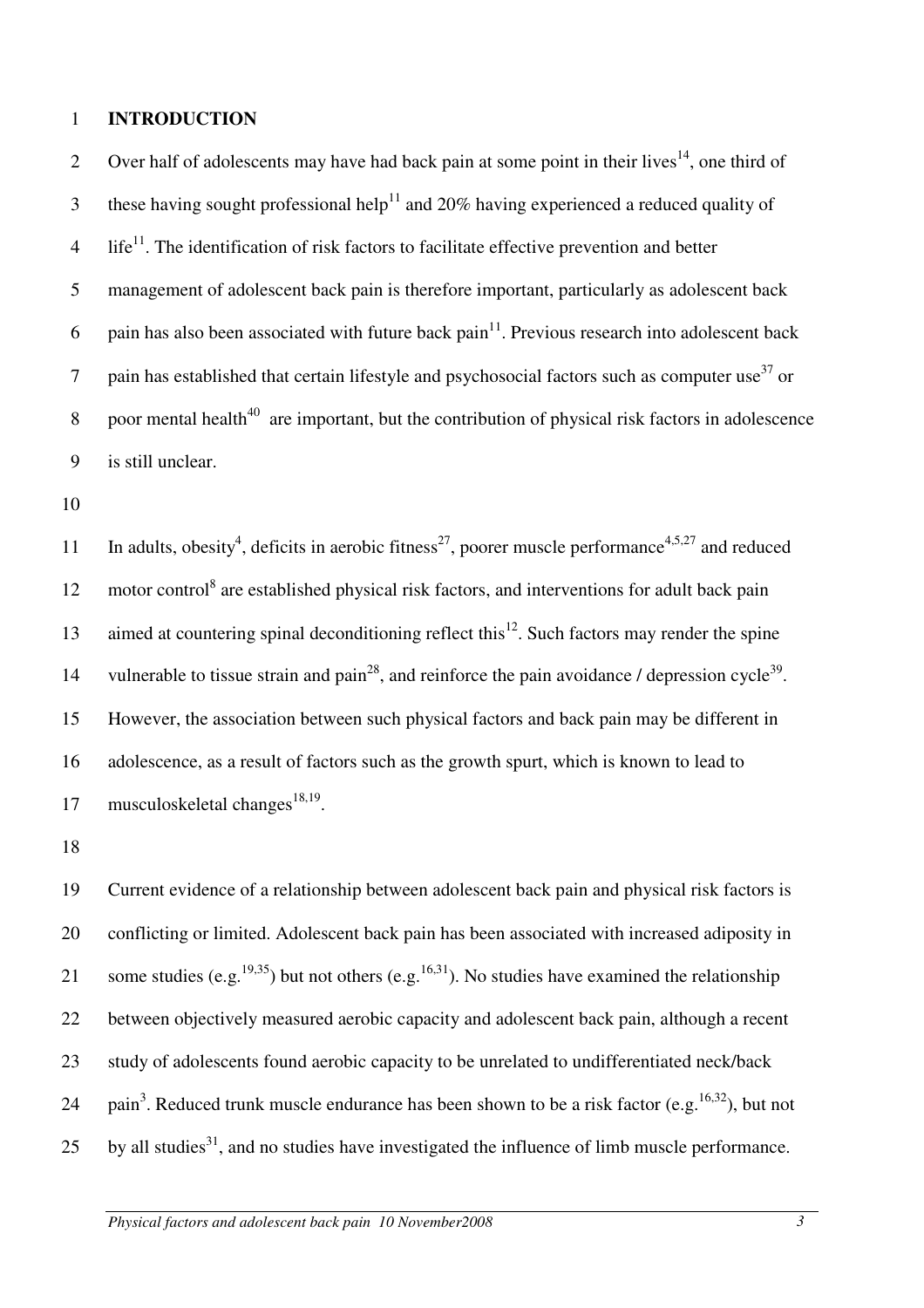1 Reduced lumbar or hamstring flexibility has been shown to relate to back pain in some studies 2 (e.g.<sup>16,19,32,35</sup>), but not by all<sup>16,24,31</sup>. Finally, the association between motor competence and 3 adolescent back pain is yet to be reported, although pre-pubertal children with lower motor 4 competence report more back  $\text{pair}^7$ .

5

6 Differences in study design or definitions of back pain across different studies may partially 7 explain discrepancies between studies. For example, back pain was variously defined as the 8 history of at least one episode  $16$ , pain lasting more than a day<sup>24</sup>, pain interfering with function 9 for at least one week  $19$ , or pain that did not include menstrual or traumatic pain<sup>35</sup>. Failure to 10 show effects in some studies may also be due to limitations such as insufficient sample size, 11 with most having samples of <100 (e.g.<sup>16,19,31, 32,35</sup>). One drawback of all the previous literature 12 into physical factors and back pain has been to consider only relationships modelled by a 13 straight line (rectilinear), which may fail to identify those more appropriately modelled by a 14 regular curve (curvilinear), despite reports of curvilinear relationships between spinal pain and 15 activity<sup>40</sup> and computer use<sup>37</sup>. Another potential limitation has been inadequate multivariate 16 analysis. Though most studies have looked at several variables, these have mostly, within a 17 given study, focussed on only one or two domains of physical fitness, such as trunk muscle 18 performance<sup>31</sup>or flexibility  $19,31$ . It is therefore unclear whether variables associated with pain 19 are merely correlates of other (possibly more clinically relevant) aspects that have not been 20 considered.

21

22 Therefore the aim of this study was to investigate, within a large cohort, the relationships 23 between a broad range of physical risk factors (body composition, aerobic fitness, muscle 24 performance, flexibility, motor competence), allowing for curvilinear relationships and 25 different risk factor relationships for adolescent boys and girls.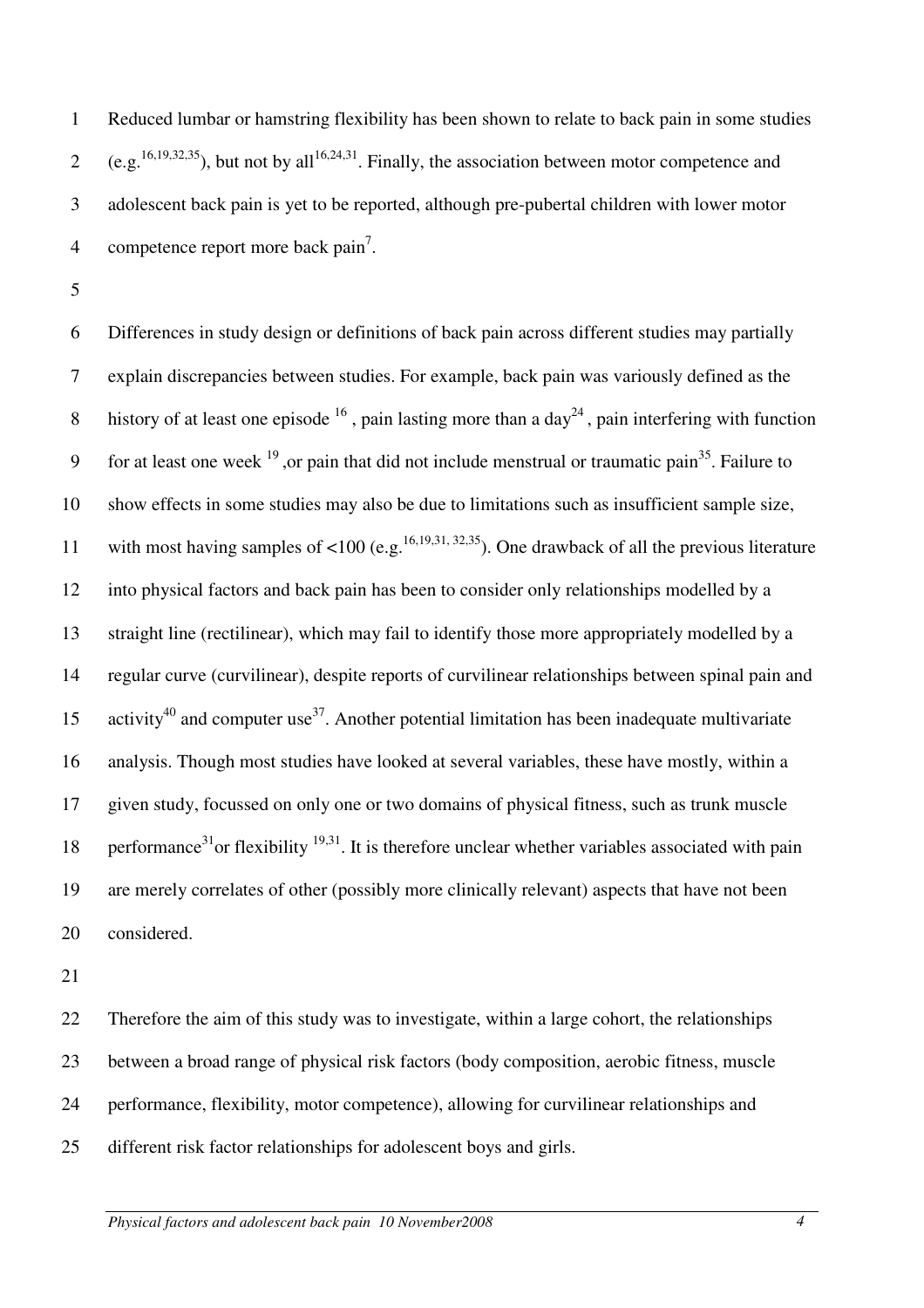#### 1 **METHODS**

#### 2 **Design**

3 This was a cross-sectional epidemiological study. The study was approved by the Human 4 Research Ethics Committees of Curtin University of Technology and Princess Margaret 5 Hospital. Adolescents provided written informed assent and their parent/guardian provided 6 written informed consent prior to participation. The rights of all participants were protected. 7

### 8 **Participants**

9 Data from 1608 adolescents (783 girls, 825 boys) of mean (SD) age 14.06 (0.20) yrs were 10 collected as part of their participation in the Western Australian Pregnancy Cohort "Raine" 11 Study (www.rainestudy.org.au). This long term project started with a cohort of women 12 attending antenatal clinics at King Edward Memorial Hospital for Women, Perth, Australia 13 between 1989 and 1991. The children have been followed at birth, 1, 2, 3, 5, 8, 10, and now 14 14 years of age. Inclusion criteria for the women included gestational age between 16 and 20 15 weeks, sufficient proficiency in English to understand the implications of participation, and an 16 intention to remain in Western Australia so that follow-up would be possible. There were 2337 17 adolescents eligible for the 14 year follow-up, of which 1704 (73%) consented to some aspect 18 of the follow-up and 1608 (69%) completed the data collection requirements for the analysis 19 reported in this paper. There were no exclusion criteria for this follow up cohort.

### 20 **Outcome measures**

21 Participants completed a questionnaire on a laptop at an assessment centre with the help of a 22 research assistant. The questionnaire contained 130 questions concerning a broad range of 23 physical, medical, nutritional, psychosocial and developmental issues. The back pain questions 24 were: Have you ever had back pain? ("yes" or "no"), Has your back been painful in the last 25 month? ("yes" or "no"), and Did your back pain last for more than 3 months? ("yes" or "no").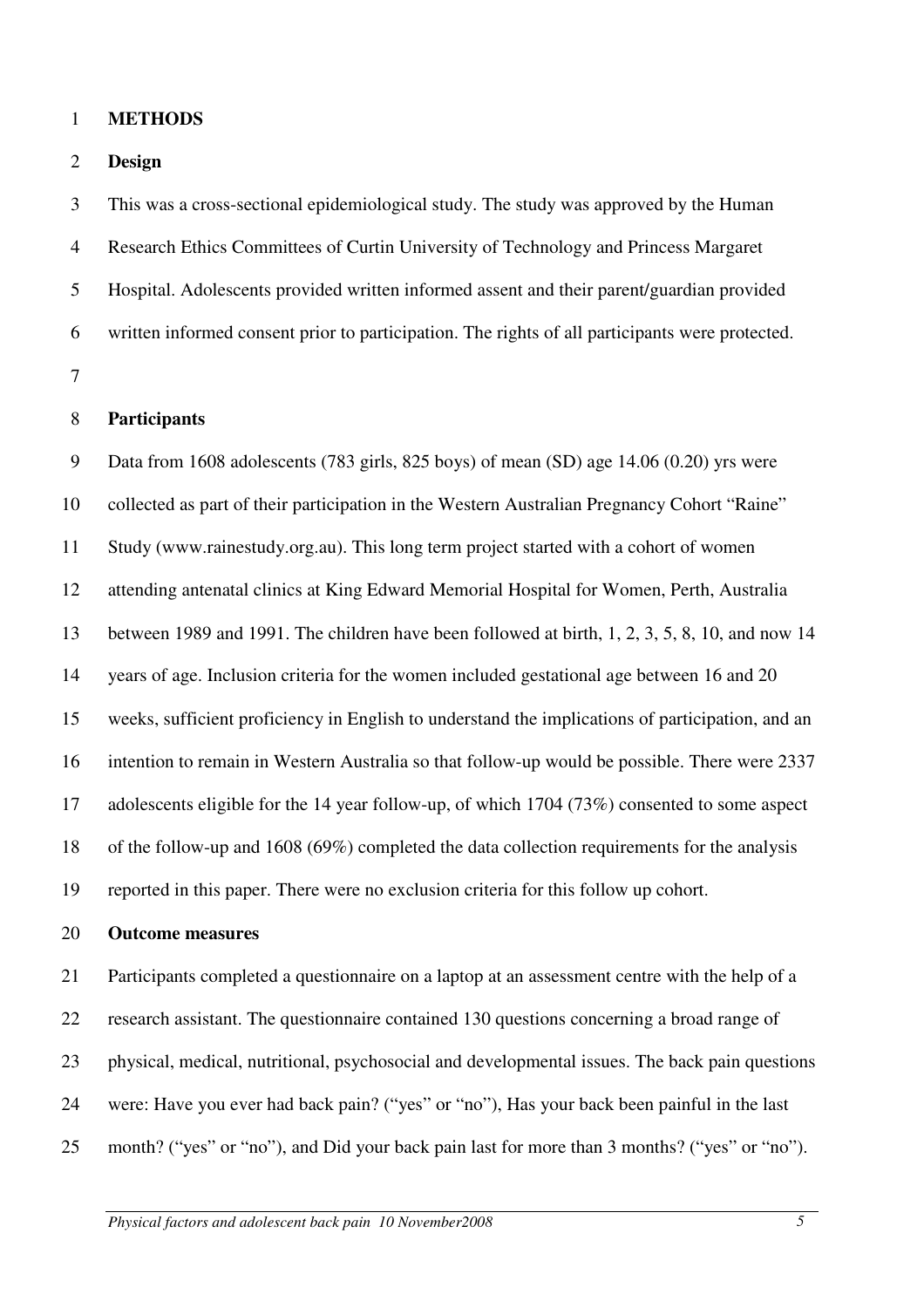1 Prior questions (not relevant to this report) on neck pain and limb pain alerted participants that 2 "back pain" did not include neck or limb pain. The full questionnaire took about 1 hour to 3 complete, and the back pain questions occurred in the first half. Similar versions of these 4 questions have been validated $14$ .

5

6 Information on diagnosed back pain was obtained from the primary carer, who was asked, 7 "Does your child have now, or has your child had in the past, any of the following health 8 professional diagnosed medical conditions or health problems?". The primary carer had to 9 indicate which medical diagnoses their child had experienced from a short list of general 10 medical problems, which included "back pain". This question was part of a questionnaire 11 given to the primary carer, covering many other factors not relevant to this report.

12

13 A physical assessment of the child was carried out after the questionnaire. All tests were 14 carried out by trained and experienced graduate research assistants with a nursing or human 15 movement background. With shoes removed, height (m) was measured with a stadiometer, 16 body mass (kg) with digital scales, waist girth (cm) was measured at the umbilical level with a 17 cloth tape, and arm girth (cm) was measured at the mid-humeral point with a cloth tape. A 18 series of physical performance tests were then conducted, all of which have been previously 19 validated in very similar forms<sup>6,20,22,25,30,34,38</sup>. Reliability of comparable forms of these tests is 20 also good<sup>15,20,21,22,25,30</sup> though there are no reports on the reliability of the basketball throw. 21 Most of these validity and reliability studies were conducted on pre-adults  $15,22,30,34,38$ . These 22 tests are described as follows.

23

24 Maximal aerobic capacity was estimated using heart rate recordings during sub-maximal cycle 25 ergometry using the Physical Work Capacity 170 protocol<sup>10</sup>. Trunk endurance was assessed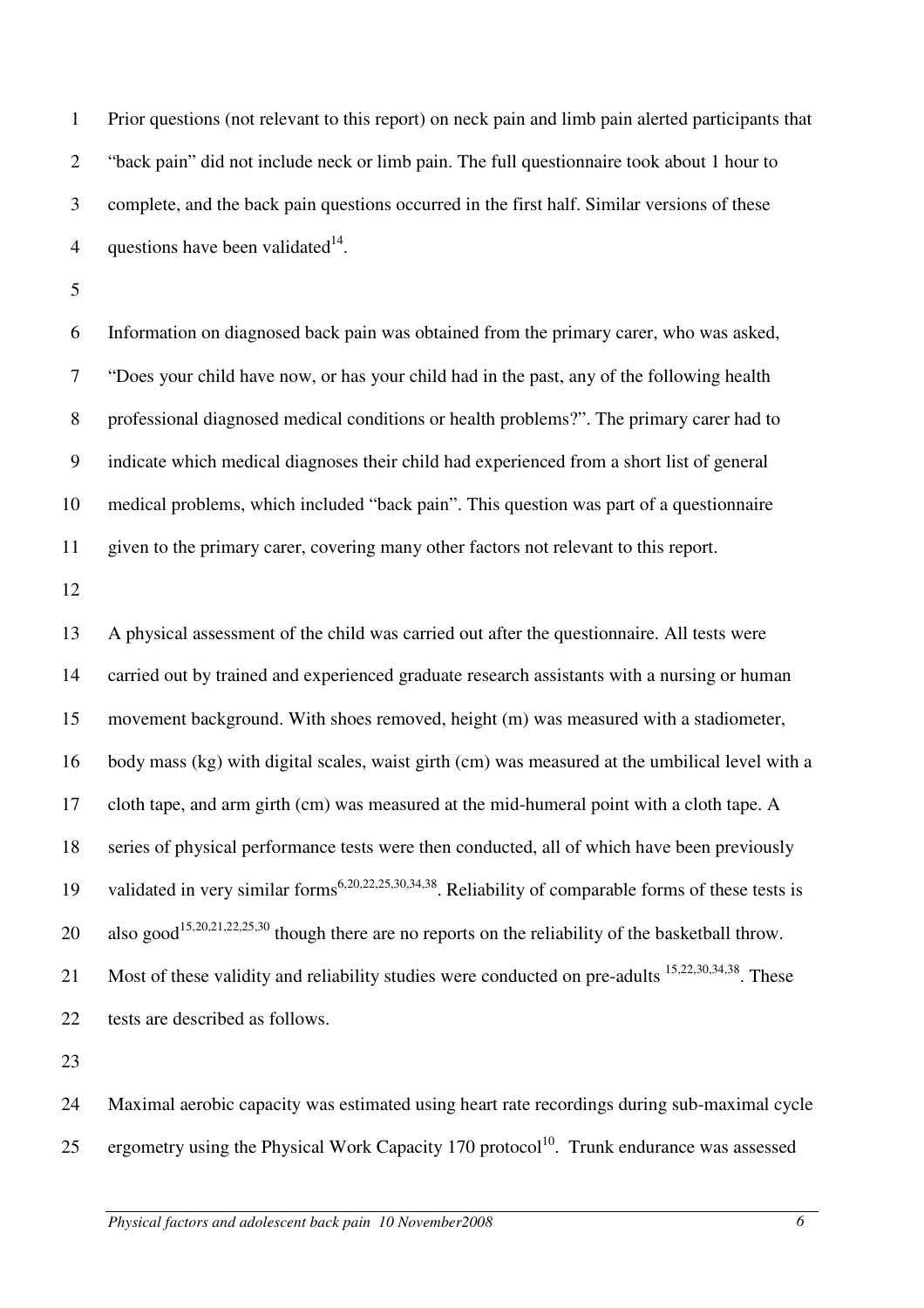| $\mathbf{1}$     | by the sustained back extension test <sup>5</sup> and the number of abdominal curls performed in 3                     |
|------------------|------------------------------------------------------------------------------------------------------------------------|
| $\mathfrak{2}$   | minutes <sup>1</sup> . Limb muscle performance was evaluated by standing long jump <sup>22</sup> , seated basketball   |
| 3                | throw <sup>1</sup> and grip strength <sup>22</sup> . Hamstring flexibility was tested using a unilateral sit and reach |
| $\overline{4}$   | test <sup>1</sup> . Finally, motor competence was assessed using the McCarron Assessment of                            |
| $\mathfrak{S}$   | Neuromuscular Development $(MAND)^{22}$ . This assessment measures sensorimotor                                        |
| 6                | neuromuscular development normalised to age, and an overall score between 0 (poorest) and                              |
| $\tau$           | 100 is obtained - the Neuromuscular Developmental Index $(NDI)^{22}$ . The NDI score is based                          |
| $8\,$            | on performance in ten sensorimotor tests, and eight of these make up the 4 sub-indices of                              |
| $\boldsymbol{9}$ | Bimanual Dexterity, Muscle Power, Kinaesthetic Integration and Persistent Control (Table 1).                           |
| 10               | Bimanual Dexterity measures co-ordination across the upper limbs, Muscle Power measures                                |
| 11               | upper limb strength and lower limb power, Kinaesthetic Integration measures gross balance,                             |
| 12               | and Persistent Control measures the ability to produce smooth controlled movements <sup>22</sup> .                     |
| 13               |                                                                                                                        |
| 14               | Insert Table 1 about here                                                                                              |
| 15               |                                                                                                                        |
| 16               | Data analysis                                                                                                          |
| 17               | All statistical analysis was carried out using SPSS version 15 (SPSS Inc., Chicago, USA).                              |
| 18               | Gender differences were analysed using independent t tests for each of the continuous                                  |
| 19               | variables, and Chi squared tests for the categorical variables. To facilitate the interpretation of                    |
| 20               | non-linear relationships, continuous variables were categorised into the bottom 25%, inter-                            |
| 21               | quartile range and top 25%, and the proportions of subjects with back pain in these categories                         |
| 22               | were compared.                                                                                                         |
| 23               |                                                                                                                        |
| 24               | Univariate logistic regression models predicting lifetime, last month, chronic (lasting more                           |
| 25               | than 3 months) and diagnosed back pain from each physical performance characteristic were                              |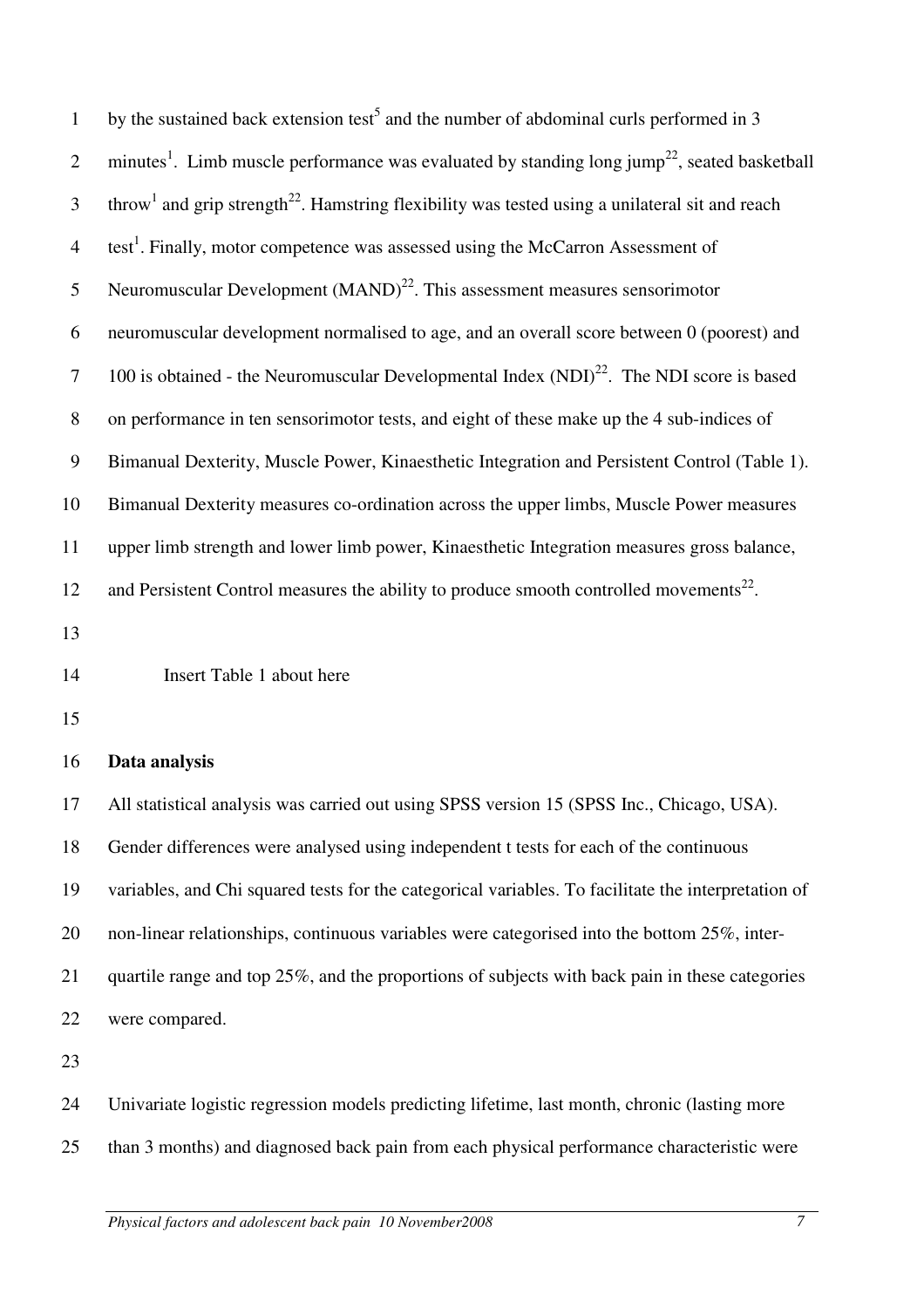1 calculated, with statistical significance set at  $p < 0.05$ , and the interquartile range (IQR) of 2 each continuous variable (the range between the  $25<sup>th</sup>$  and  $75<sup>th</sup>$  percentiles) was defined as the 3 reference category. Corrections for multiple univariate tests were not performed as the 4 multivariate results were the end point of the study. Male and female data were analysed 5 independently as a previous study has reported significantly different physical performance 6 between genders<sup>13</sup>.

8 Backwards stepwise likelihood ratio multivariate logistic regression models were used to 9 evaluate the combined associations of performance factors for boys and for girls separately, 10 with the probability for entry and removal of the likelihood ratio score statistic being  $p = 0.05$ 11 and 0.10 respectively, in line with standard practice. Height and weight were included in an 12 initial step, with the all other tested physical characteristics included in a second step, 13 regardless of whether they were significant on univariate testing. BMI and arm girth were 14 omitted as they were highly related to waist girth, which is a more valid health-related 15 measure of body composition<sup>23</sup>. Similarly, NDI was omitted as it was a composite of the four 16 factor scores, which were more specific measures. For both the lowest and highest quartiles of 17 each physical factor, results were presented as the odds of having back pain (95% confidence 18 intervals), relative to the reference category. The strength of the multivariate predictive model 19 was estimated by Nagelkerke  $R^2$ . Alpha was set at 0.05 for the multivariate tests.

<sup>7</sup>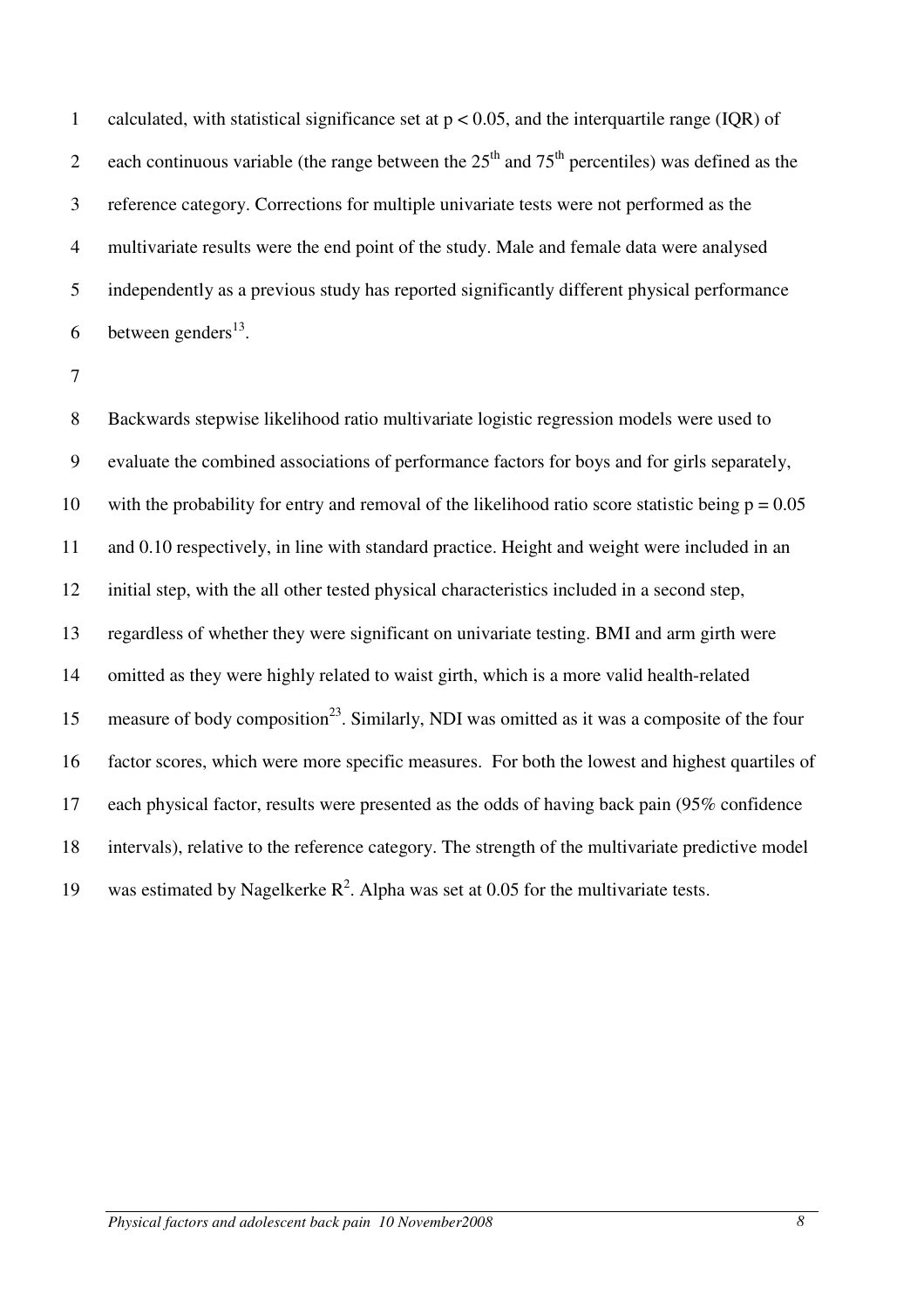1

### 2 **RESULTS**

### 3 **Back pain**

4 Back pain ever was experienced by 46.0% of the participants, back pain in the past month by

- 5 28.1%, 'chronic' (lasting more than 3 months) by 11.3% and diagnosed back pain by 11.4%.
- 6 Girls had a tendency ( $p<0.1$ ,  $>0.05$ ) for a higher prevalence of diagnosed back pain, back pain
- 7 ever and back pain in the past month (see Table 2).
- 8
- 9 Insert Table 2 about here
- 10

## 11 **Physical risk factors**

12 Descriptive statistics for physical characteristics are given in Table 2. Girls had significantly

13 higher mean scores for BMI, back endurance, sit and reach, and the motor competence factors

- 14 of Persistent Control, Kinaesthetic Integration and Bimanual Dexterity. Boys obtained
- 15 significantly higher mean scores for waist girth, aerobic capacity, abdominal curl number,
- 16 standing long jump, basketball throw distance, grip strength and the motor competence factor
- 17 of Muscle Power. Males were also taller and heavier.
- 18

#### 19 **Relationships between physical risk factors and back pain**

- 20
- 21 *Univariate results*

22 Tables 3 and 4 display the results of univariate analyses of physical risk factors and the four 23 measures of back pain for boys and girls.

24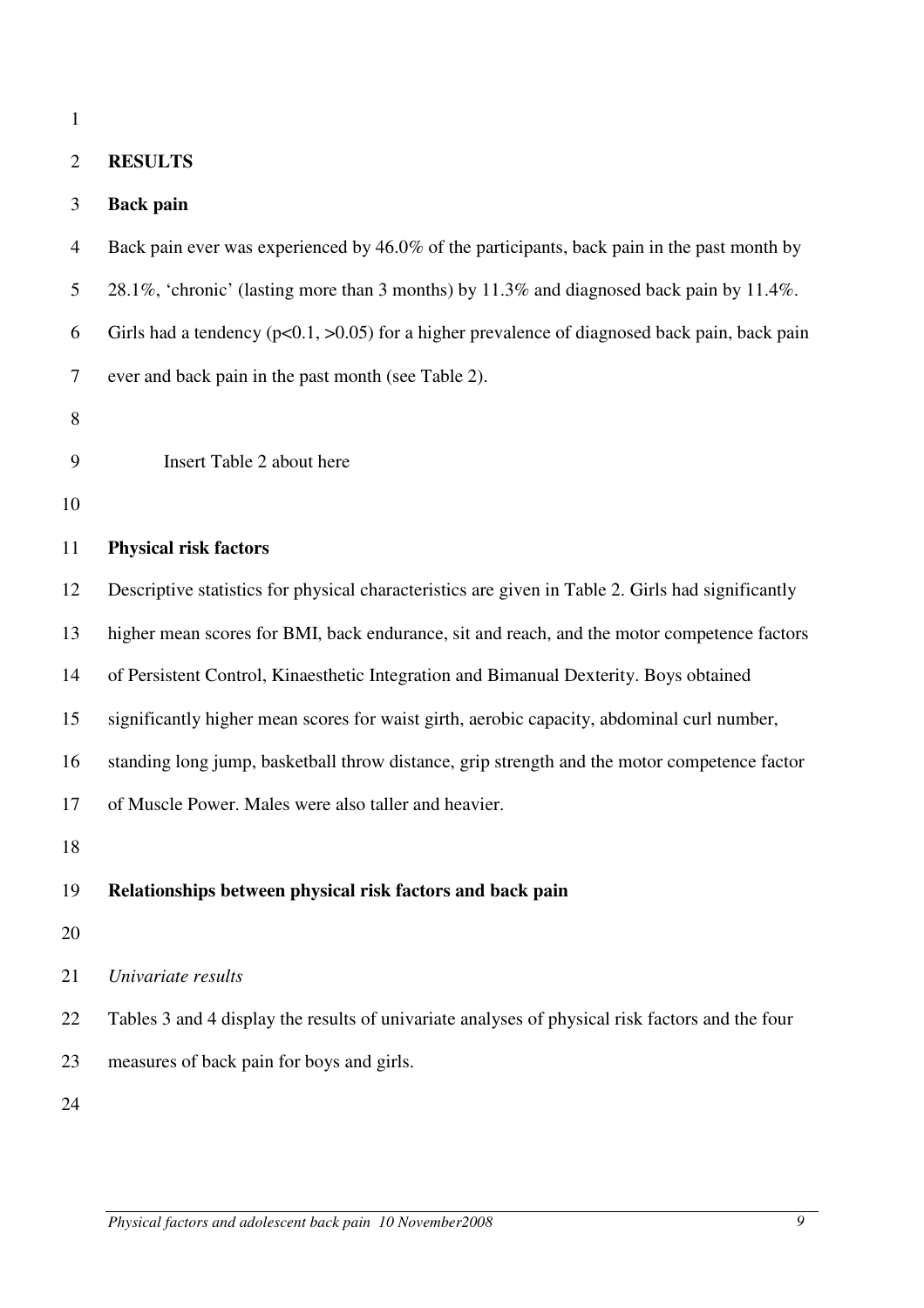# 1 *Multivariate results in boys*

| $\overline{2}$ | After multivariate logistic regression analysis, increased likelihood of back pain in the last   |
|----------------|--------------------------------------------------------------------------------------------------|
| 3              | month was associated with greater aerobic capacity (OR=1.65 (95% CI: 1.10-2.46)), and            |
| $\overline{4}$ | increased likelihood of diagnosed back pain was associated with greater waist girth (OR=2.20)    |
| 5              | $(1.11-4.36)$ , and both reduced flexibility (OR=1.95 $(1.06-3.58)$ ) and greater flexibility    |
| 6              | $(OR=2.14 (1.17-3.90))$ . Lower likelihood of back pain in the past month was associated with    |
| 7              | greater bimanual dexterity ( $OR=0.58$ ( $0.34-0.99$ )). There were no other significant         |
| 8              | multivariate associations between the physical risk factors and the four types of back pain. The |
| 9              | Nagelkerke $R^2$ of multivariate logistic regression models ranged from 0.019 to 0.070.          |
| 10             |                                                                                                  |
| 11             | Multivariate results in girls                                                                    |
| 12             | Increased likelihood of back pain in the past month was associated with greater abdominal        |
| 13             | endurance (OR=1.56 (1.018-2.38)) and there was a trend ( $p<0.1$ ) for an association with       |
| 14             | reduced muscle power (OR=1.43 (0.97-2.10)). Increased likelihood of chronic back pain was        |
| 15             | associated with reduced kinaesthetic integration (OR=1.72 (1.02-2.92)), and increased            |
| 16             | likelihood of diagnosed back pain was associated with both reduced back endurance                |
| 17             | $((OR=2.05 (1.16-3.60))$ and greater back endurance $(OR=2.00 (1.10-3.60))$ . Lower likelihood   |
| 18             | of back pain ever was associated with greater leg power ( $OR=0.58$ (0.39-0.85)). There were no  |
| 19             | other significant multivariate associations between the physical risk factors and the four types |
| 20             | of back pain. The Nagelkerke $R^2$ of multivariate logistic regression models ranged from 0.019- |
| 21             | 0.044.                                                                                           |
| 22             |                                                                                                  |
| 23             | Insert Table 3 about here                                                                        |
| 24             |                                                                                                  |
| 25             | Insert Table 4 about here.                                                                       |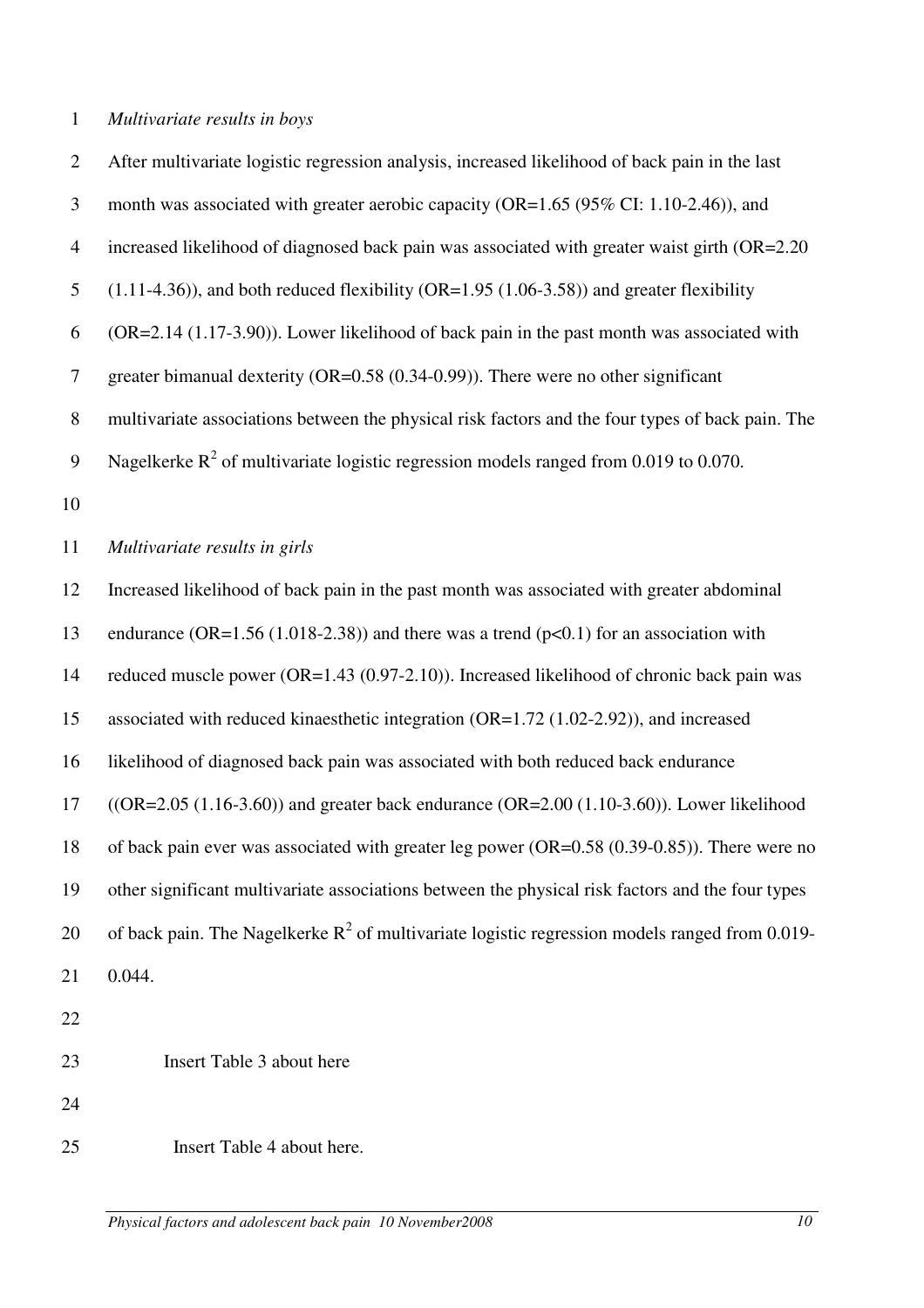1

### 2 **DISCUSSION**

3 This study confirms that back pain is common in adolescents, with almost half having 4 experienced back pain, 20% of whom experienced prolonged episodes. It is therefore a 5 problem requiring attention with regard to both prevention and management.

6

7 Although our univariate analyses suggested several physical factors might be related to back 8 pain, many of these were not significant after multivariate analysis, presumably because of 9 competition from more strongly associated factors. Our study is the first to include a wide 10 variety of physical risk factors in the multivariate analysis, representing an advantage over 11 previous studies in terms of permitting a more comprehensive analysis. Accordingly, only 12 multivariate results will be discussed below. The cross-sectional approach does not allow any 13 assumptions about the direction of any causality, but plausible mechanisms will be discussed. 14

15 Diagnosed back pain was over twice as likely in boys with the greatest waist girth. This 16 concurs with other studies, though these studies did not find gender differences<sup>19,35</sup>. Our recent 17 research has documented a relationship between hyperlordotic postures and increased BMI in 18 adolescents, with an associated increased risk of LBP in this postural group<sup>36</sup>. It may be that 19 the increased risk of LBP associated with waist girth in boys is linked to altered patterns of 20 spinal loading due to excess weight. Our lack of any body composition associations in girls 21 resembles the findings of Kujala and colleagues<sup>19</sup>, who noted an unadjusted longitudinal 22 association between high BMI and subsequent back pain in boys only.

23

24 This is the first study to report associations between objectively measured aerobic capacity and 25 adolescent back pain and showed that boys with the highest aerobic capacity had a greater risk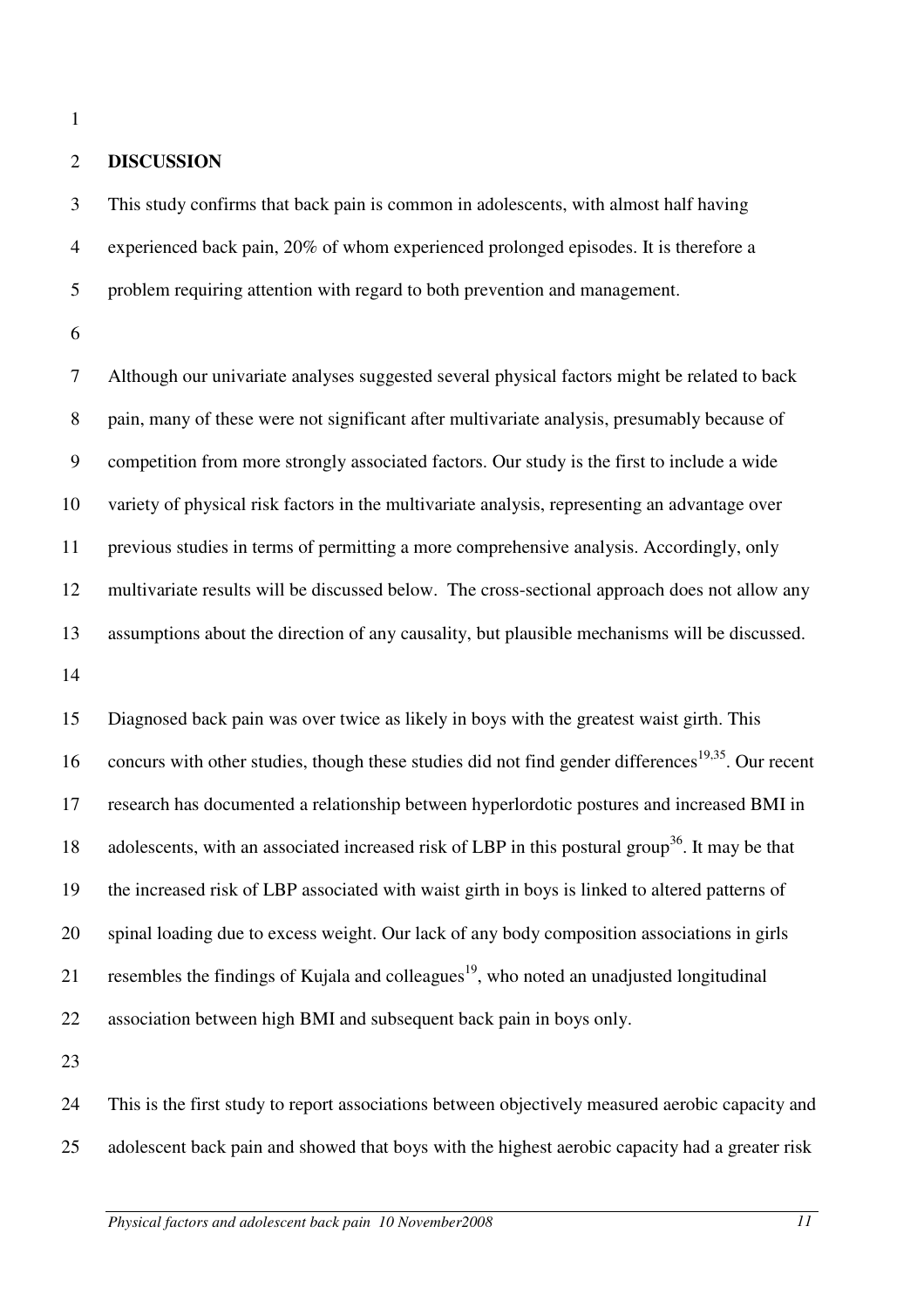1 of back pain in the past month. Aerobically fitter boys may have been at greater risk for back 2 pain due to more prolonged or intense activity, which might increase spinal loading beyond a 3 threshold of tissue tolerance<sup>2</sup>. The association of back pain with higher aerobic capacity solely 4 in boys may relate to previous findings of a higher risk of back pain in boys involved in 5 organised sport<sup>19</sup>. However, our lack of activity measurements precludes any firm 6 conclusions.

8 A relationship between back pain and abdominal endurance was absent for boys. However, 9 girls with *greater* abdominal endurance had a higher risk of back pain in the past month, 10 although this risk was small. This association has not been previously reported, although 11 adolescent back pain has been related to increased trunk flexor strength<sup>26</sup>. The mechanism for 12 our finding is not clear although it is known that the trunk flexors can exert significant 13 flexion/compression loading forces on the lumbar spine<sup>17</sup>. Our results conflict with the 14 previous finding that *reduced* abdominal endurance is associated with back pain in both 15 genders<sup>16</sup>, although this difference may relate to differing definitions of pain. Reasons for the 16 gender difference in our study are unknown.

17

18 Trunk extensor endurance also showed no association with pain in boys, but girls showed a U 19 shaped relationship between this variable and diagnosed back pain. Previous findings have 20 either showed no effect<sup>31</sup> or have shown a relationship between low extensor endurance and 21 back pain<sup>32</sup>. This inconsistency may be because previous studies were not designed to detect 22 curvilinear relationships, and highlights the importance of such study design. The finding that 23 both deficits and excesses of back muscle performance are related to LBP is supported by 24 previous reports of different LBP subgroups presenting with excesses and deficits in back 25 muscle activity levels<sup>9</sup>.

<sup>7</sup>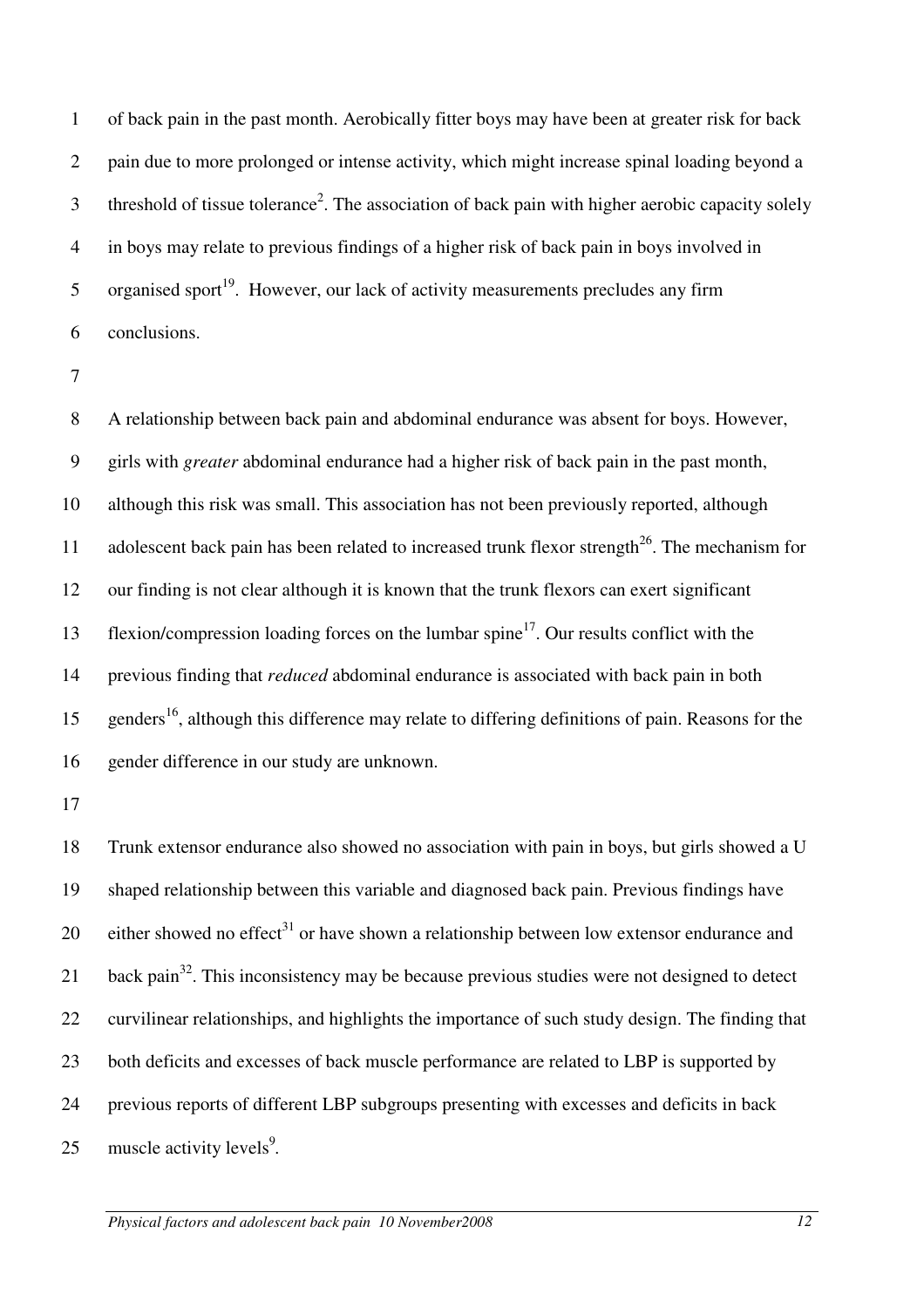1

2 For the measures of limb muscle performance, only the association between greater jump 3 distance and lower risk of back pain ever in girls was significant. Adult studies have shown an 4 analogous relationship of greater back pain with reduced leg power<sup>27</sup>. Although highly 5 speculative, the association could relate to those with better lower limb muscle performance 6 making greater use of the leg than trunk muscles during vigorous lower limb activities, 7 possibly reducing spinal stress<sup>17</sup>. Equally, those with back pain may avoid activities that 8 promote leg power.

9

10 The sit and reach distance, an indication of both spinal flexion and hamstring flexibility, was 11 unrelated to back pain in girls. These findings concur with results in both genders in other 12 adolescent studies using the same test<sup>16,24</sup>. However, in boys there was a U shaped relationship 13 with diagnosed back pain. Again, the lack of previous observation of such a U shaped 14 relationship may relate to the linear assumptions of previous work. It is possible that both high 15 and low levels of bending flexibility could induce increased spinal strain during normal 16 activities, high flexibility possibly placing strain on neural structures<sup>33</sup>, and low flexibility 17 potentially inducing strain on intra-articular structures<sup>19</sup>. However lower flexibility could also 18 be a result, rather than a cause, of back pain. It should be noted that the sit and reach test does 19 not differentiate hamstring from spinal flexibility and so findings should be treated with 20 caution.

21

22 Some aspects of motor competence related to back pain, with greater Bimanual Dexterity 23 associated with less risk of back pain in the past month in boys, and poorer Kinaesthetic 24 Integration linked to a greater risk of chronic back pain in the past month in girls. Bimanual 25 Dexterity, in this context, is a measure of coordination of fine motor skills across both upper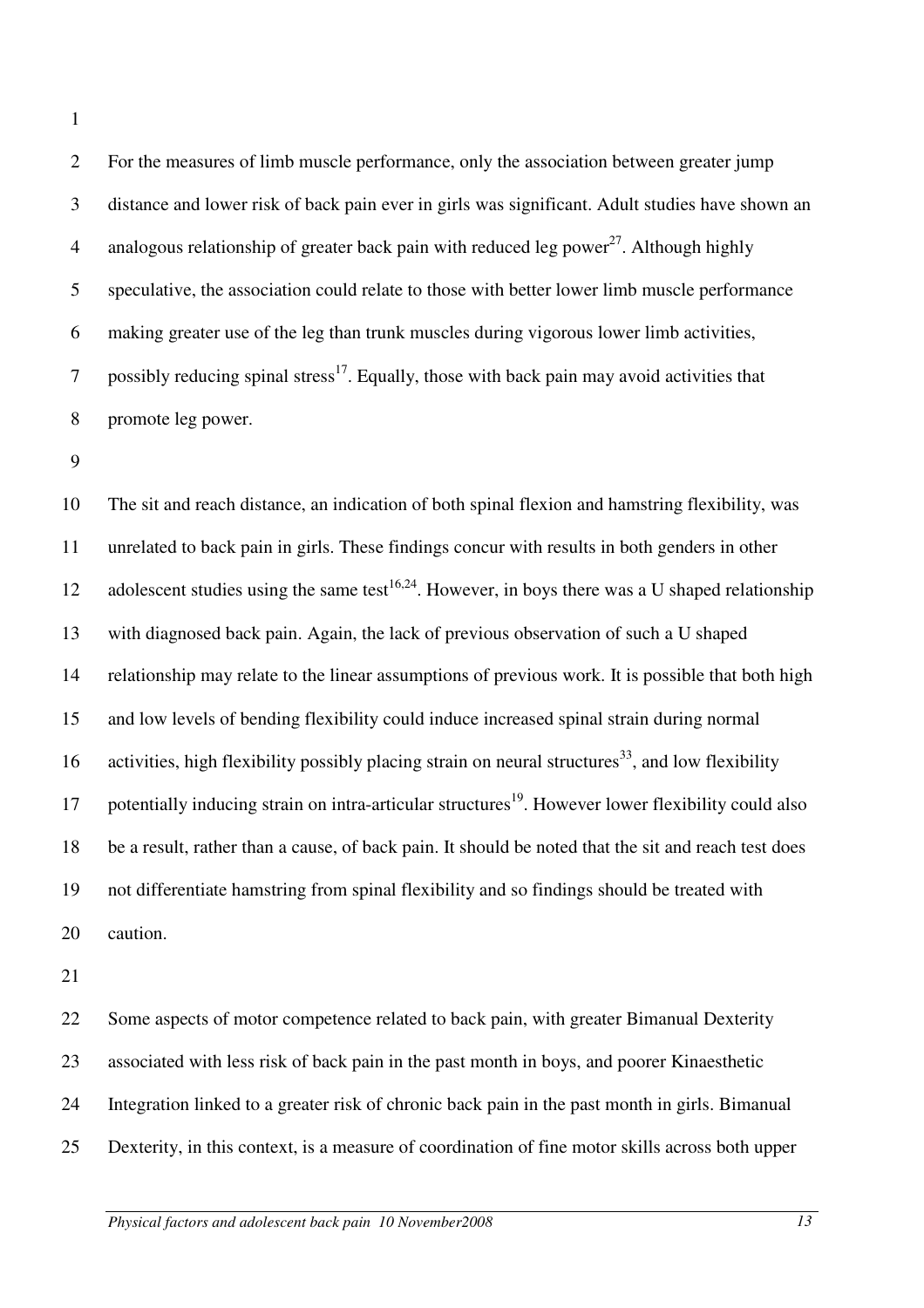1 limbs, and Kinaesthetic Integration refers to the ability to maintain both static and dynamic 2 balance<sup>22</sup>. This is the first adolescent study to demonstrate a relationship between aspects of motor competence and back pain, and it appears to concur with findings in younger children<sup>7</sup> 3 4 and adults<sup>8</sup>. This finding suggests that the quality of synergist coordination may be important 5 in adolescents, in addition to quantitative factors such as strength. This is consistent with 6 theories of muscle control of the spine<sup>28</sup>.

7

8 The notable gender differences in the way physical risk factors associated with back pain may 9 relate to differences in the levels and types of physical activity adopted by boys and girls $13$ . It 10 may also be related to anthropometric differences, as differing heights and weights may lead to 11 differing spinal torques during the same activities. It could also relate to other structural 12 differences, and should be the focus of future research.

13

14 Although back pain was associated with various physical factors, these associations were 15 weak, with Nagelkerke  $R^2$  of multivariate logistic regression models ranging from 0.019 to 16 0.070. This could not be attributed to missed curvilinear relationships as these were accounted 17 for in the analysis. It is unlikely that the lack of strength in the measured relationships were 18 because the physical measures failed to adequately capture key physical constructs as most 19 have been validated and widely used. Back pain is not a simple construct and the lack of 20 strong relationships may also have resulted from the measures of back pain used. However we 21 used four different measures of back pain, including a primary carer report of diagnosed back 22 pain. This suggests the weaknesses associated with self-report of back pain, such as trivial 23 cases being reported, were not the reason for limited associations.

24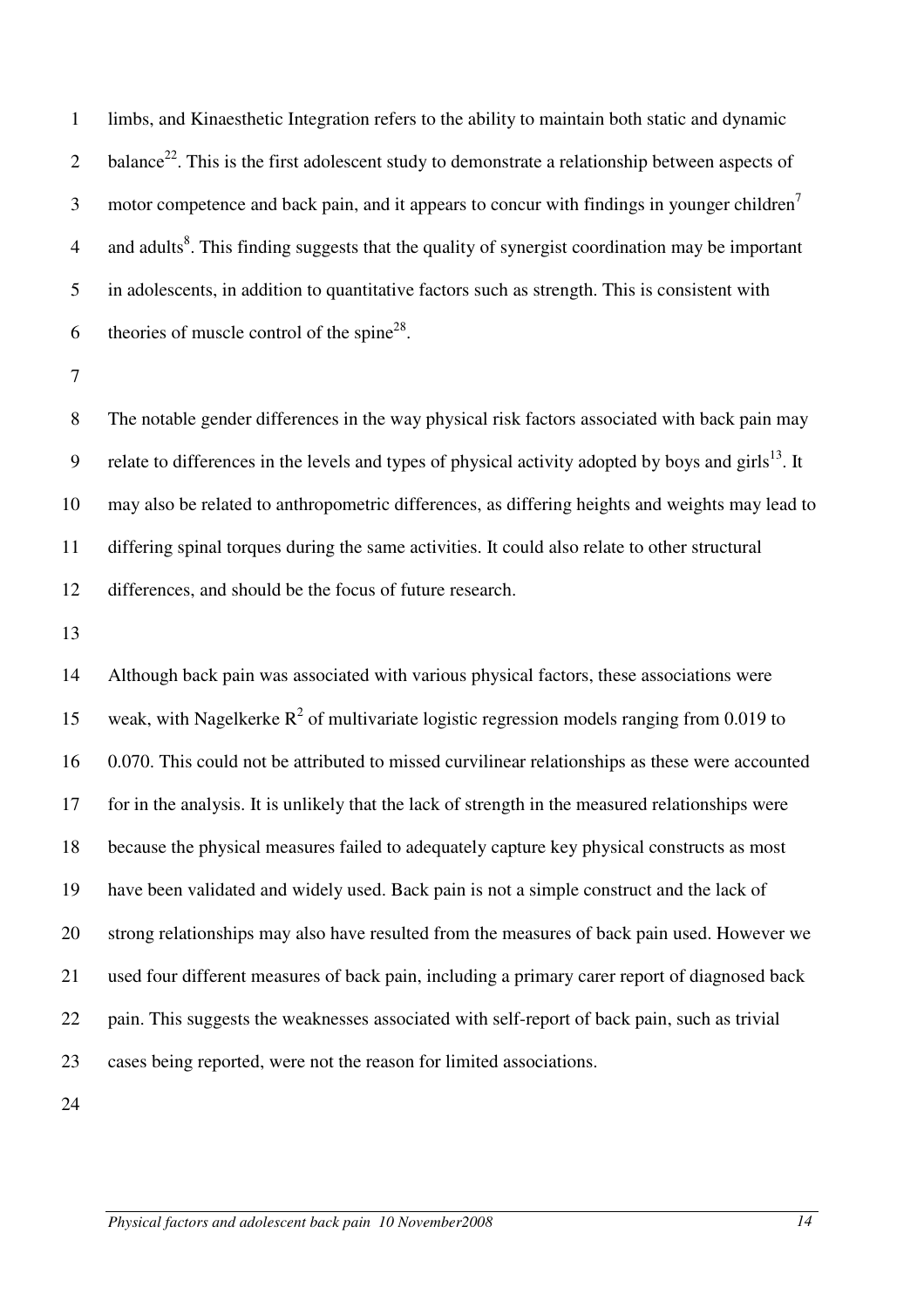1 One of the strengths of this study, compared to previous work, was the broad range of physical 2 variables included in the analysis, but it is still possible that the lack of strong relationships 3 could also be a result of some physical characteristics interacting with other risk factors not 4 examined in this study. For example poor motor competence may only be important for people 5 with high exposure to spinal loading. Similarly, certain psychosocially-defined sub-groups 6 may differ in how their back pain relates to muscle performance. Hence further studies should 7 assess interactions between physical characteristics and other psychosocial and lifestyle risk 8 factors. Similarly, the lack of any sub-grouping of back pain may have led to stronger 9 relationships between physical performance characteristics and specific types of back pain 10 remaining undetected. For example, poor back muscle endurance may only be important for 11 boys with back pain associated with motor control impairments into flexion<sup>29</sup>. Finally, 12 although the age of participants was very narrowly distributed, likely variations in maturation 13 could have confounded results, and future work should consider this issue. The associations 14 seen in this study between back pain and physical factors such as body composition, aerobic 15 fitness, muscle performance, flexibility and motor competence should be viewed as 16 representing just one part of the multifactorial basis of adolescent back pain.

17

### 18 **CONCLUSION**

19 Physical characteristics are often regarded as important risk factors in back pain development. 20 However, although some factors were associated with adolescent back pain, these differed 21 between boys and girls, and they made only a small contribution to the logistic regression 22 models for back pain. This suggests future work should explore the interaction of multiple 23 domains of risk factors (physical, lifestyle and psychosocial) and subgroups of adolescent back 24 pain, for whom different risk factors may be important.

25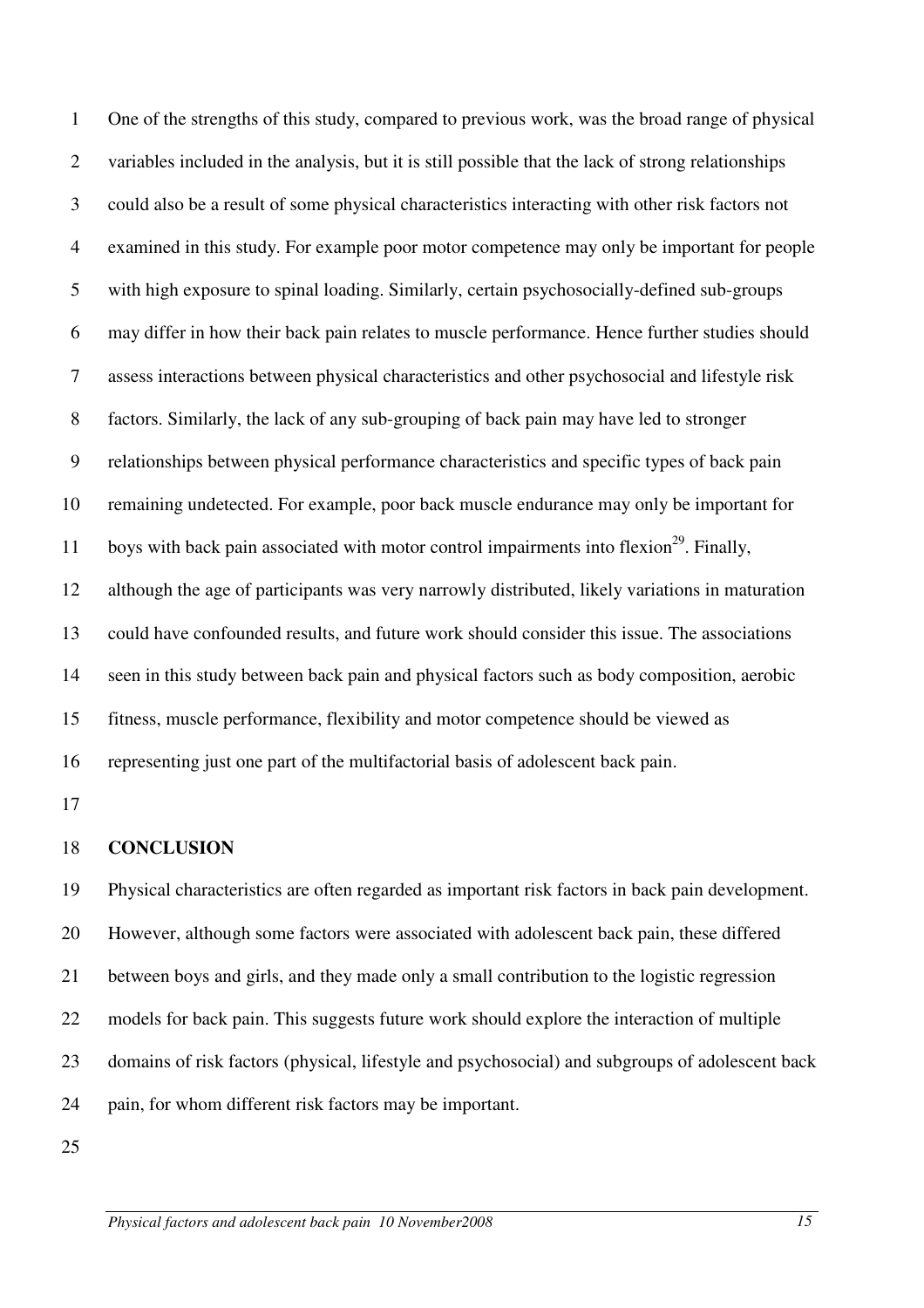## 1 **KEY POINTS**

## 2 **Findings**

- 3 Aspects of fitness, motor competence and body composition were related to adolescent back
- 4 pain and differed between genders.

## 5 **Implications**

- 6 Whilst physical characteristics were associated with back pain in adolescents, the weak and
- 7 varied relationships suggests adolescent back pain should not be assumed to be the same as
- 8 adult back pain.

## 9 **Caution**

- 10 Lifestyle and psychosocial characteristics were not included in this study. Back pain was
- 11 treated as a homogeneous entity, with no analysis of subgroups.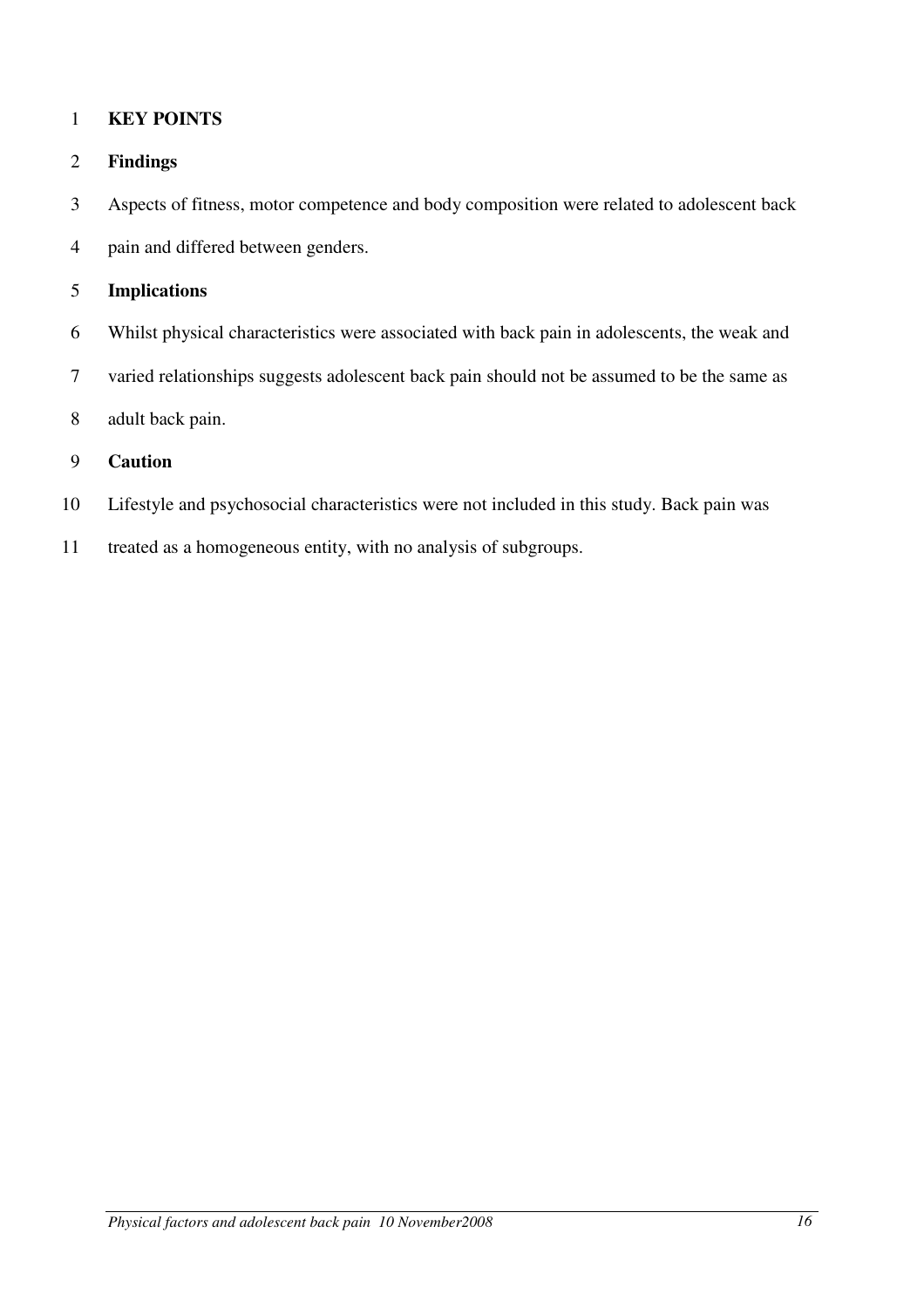#### **REFERENCES**

- **1.** ACHPER. *Australian Fitness Education Award*. Richmond, SA: Australian Council for Health, Physical Education and Recreation; 1996.
- **2.** Adams MA, Dolan P. Spine biomechanics. *Journal of Biomechanics.* 2005;38:95-102.
- **3.** Andersen LB, Wedderkopp N, Leboeuf-Yde C. Association between back pain and physical fitness in adolescents. *Spine.* 2006;31:1740–1744.
- **4.** Bayramoglu M, Akman MN, Cetin N, Yavuz N, Ozker R. Isokinetic measurement of trunk muscle strength in women with chronic low-back. *American Journal of Physical Medicine and Rehabilitation.* 2001;80:650-655.
- **5.** Biering-Sorensen F. Physical measurements as risk indicators for low-back trouble over a one-year period. *Spine.* 1984;9:106-119.
- **6.** Boreham C A, Twisk J, Murray L, Gallagher A, Savage M. Relationships between aerobic fitness, physical activity and arterial compliance in young adults. *Medicine Science Sports and Exercise.* 2003;35:S72.
- **7.** Cardon G, De Bourdeaudhuij I, De Clercq D, Philippaerts R, Verstraete S, Geldhof E. Physical fitness, physical activity, and self-reported back and neck pain in elementary schoolchildren. *Pediatric Exercise Science.* 2004;16:147-157.
- **8.** Cholewicki J, Silfies SP, Shah RA, Greene HS, Reeves NP, Alvi K, Goldberg B. Delayed Trunk Muscle Reflex Responses Increase the Risk of Low Back Injuries. *Spine.* 2005;30:2614-2620.
- **9.** Dankaerts W, O'Sullivan PB, Burnett AF, Straker LM. Altered patterns of superficial trunk muscle activation during sitting in non-specific chronic low back pain patients: Importance of subclassification. *Spine.* 2006;31:2017-2023.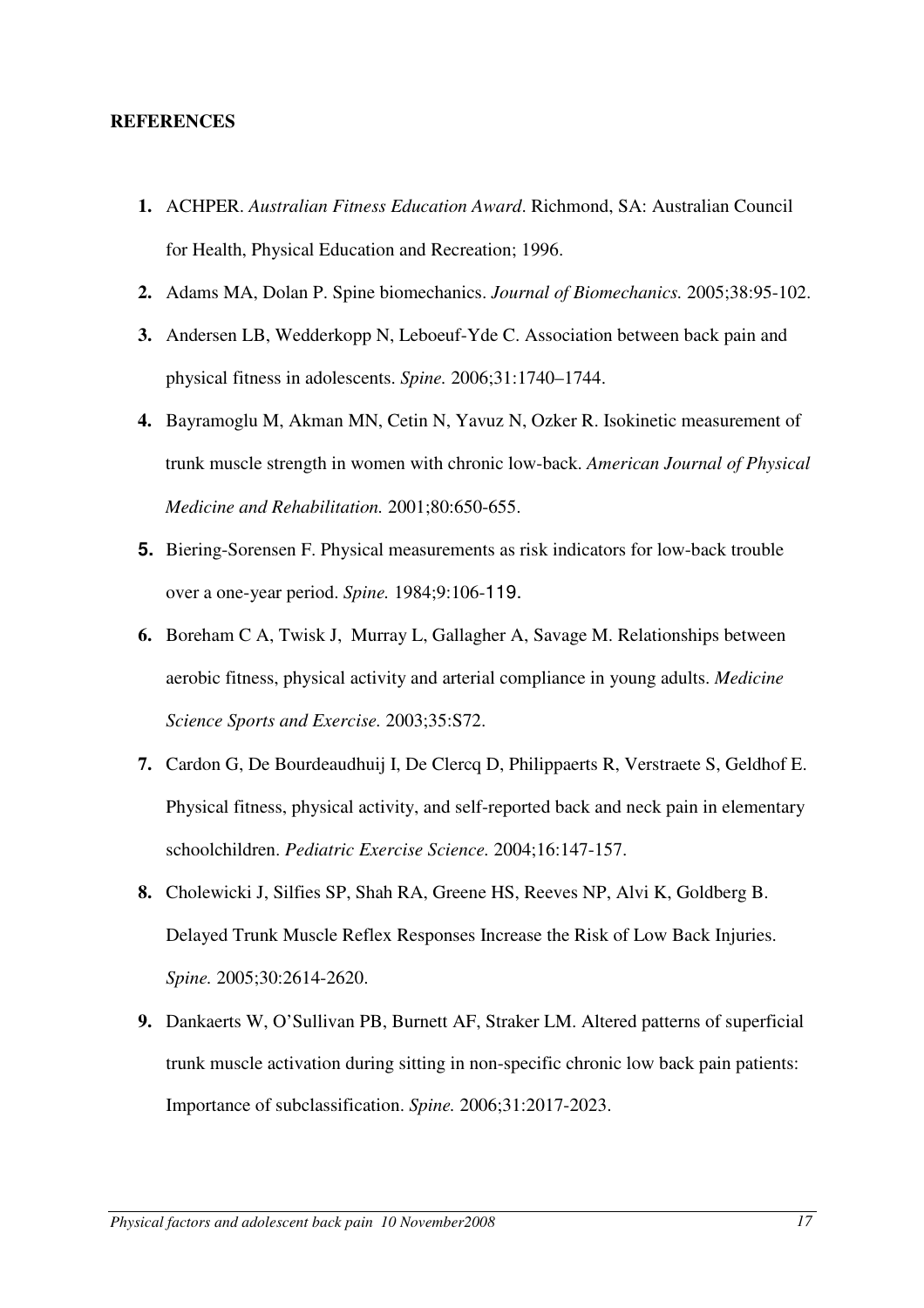- **10.** Gutin B, Basch C, Shea S, Contento I, De Lozier M, Rips J, Irigogen M, Zybert P. Blood pressure, fitness, and fatness in 5- and 6-year-old children. *Journal of the American Medical Association.* 1990;264:1123–1127.
- **11.** Harreby, M., B. Nygaard, Jessen T, Larsen E, Storr-Paulsen A, Lindahl A, Fisher I, Laegaard E. Risk factors for low back pain in a cohort of 1389 Danish school children: An epidemiologic study. *European Spine Journal.* 1999;8:444-450.
- **12.** Hayden JA, van Tulder MW, Malmivaara A, Koes BW. Exercise therapy for treatment of non-specific low back pain. *Cochrane Database of Systematic Reviews.* 2005. Issue 3. Art. No.: CD000335. DOI: 10.1002/14651858.CD000335.pub2.
- **13.** Hovell MF, Sallis JF, Kolody B, McKenzie TL. Children's physical activity choices: A developmental analysis of gender, intensity levels and time. *Pediatric Exercise Science.* 1999;11:158-168.
- **14.** Jones MA, Hitchen PJ. The prevalence of low back pain in British school children. *Journal of Sports Science.* 2000;18:15
- **15.** Jones M, Stratton G, Reilly T, Unnithan VB. Measurement error associated with spinal mobility measures in children with and without low-back pain. *Acta Paediatica.* 2002;91:1339–1343.
- **16.** Jones M, Stratton G, Reilly T, Unnithan VB. Biological risk indicators for recurrent non-specific low back pain in adolescents. *British Journal of Sports Medicine.*  2005;9:137-140.
- **17.** Kavcic N, Grenier S, McGill SM. Quantifying Tissue Loads and Spine Stability While Performing Commonly Prescribed Low Back Stabilization Exercises. *Spine.* 2004;29:2319-2329.
- **18.** . Kujala, UM, Taimela S, Erkintalo M,, Salminen JJ, Kaprio J. Low-back pain in adolescent athletes. *Medicine and Science in Sports and Exercise*. 1996;28,165-170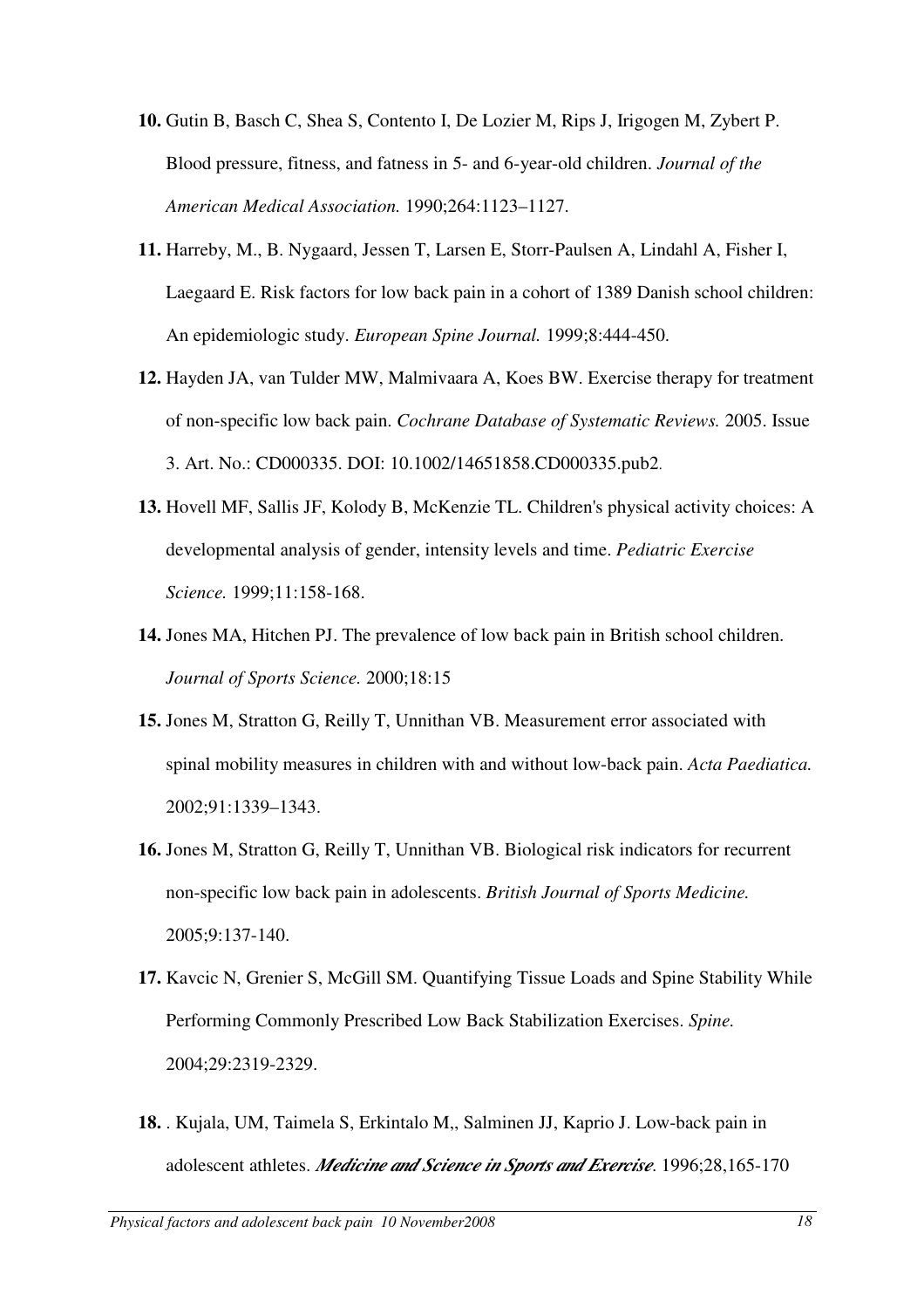- **19.** Kujala, UM, Taimela S, Oksanen A, Salminen JJ. Lumbar mobility and low back pain during adolescence. A longitudinal three-year follow-up study in athletes and controls. *American Journal of Sports Medicine.* 1997;25:363-368.
- **20.** Markovic G, Dizdar D, Jukic I, Cardinale M. Reliability and factorial validity of squat and countermovement jump tests. *Journal of Strength and Conditioning Research.*  2004;18:551-555.
- **21.** McArdle W, Katch F, Pechar G, Jacobson L, Ruck S. Reliability and interrelationships between maximal oxygen intake, physical work capacity and step-test scores in college women. *Medicine and Science in Sports.* 1972; 4:182-186.
- **22.** McCarron L. *McCarron assessment of neuromotor development: Fine and gross motor abilities*. 3<sup>rd</sup> ed. Dallas TX, USA: McCarron-Dial systems inc; 1997.
- **23.** McCarthy HD, Ellis SM, Cole TJ. Central overweight and obesity in British youth aged 11-16 years: Cross sectional surveys of waist circumference. *BMJ.*  2003;326:624-626.
- **24.** Mikkelsson LO, Nupponen H, Kaprio J, Kautiannen H, Mikkelson M, Kujala UM. Adolescent flexibility, endurance strength, and physical activity as predictors of adult tension neck, low back pain, and knee injury: A 25 year follow up study. *British Journal of Sports Medicine.* 2006;40:107-113.
- **25.** Moreau CE, Green BN, Johnson CD, Moreau SR. Isometric back extension endurance tests: a review of the literature. *Journal of Manipulative and Physiological Therapeutics.* 2001;24:110-122.
- **26.** Newcomer K, Sinaki M. Low back pain and its relationship to back strength and physical activity in children. *Acta Paediatrica.* 1996;85:1433-1439.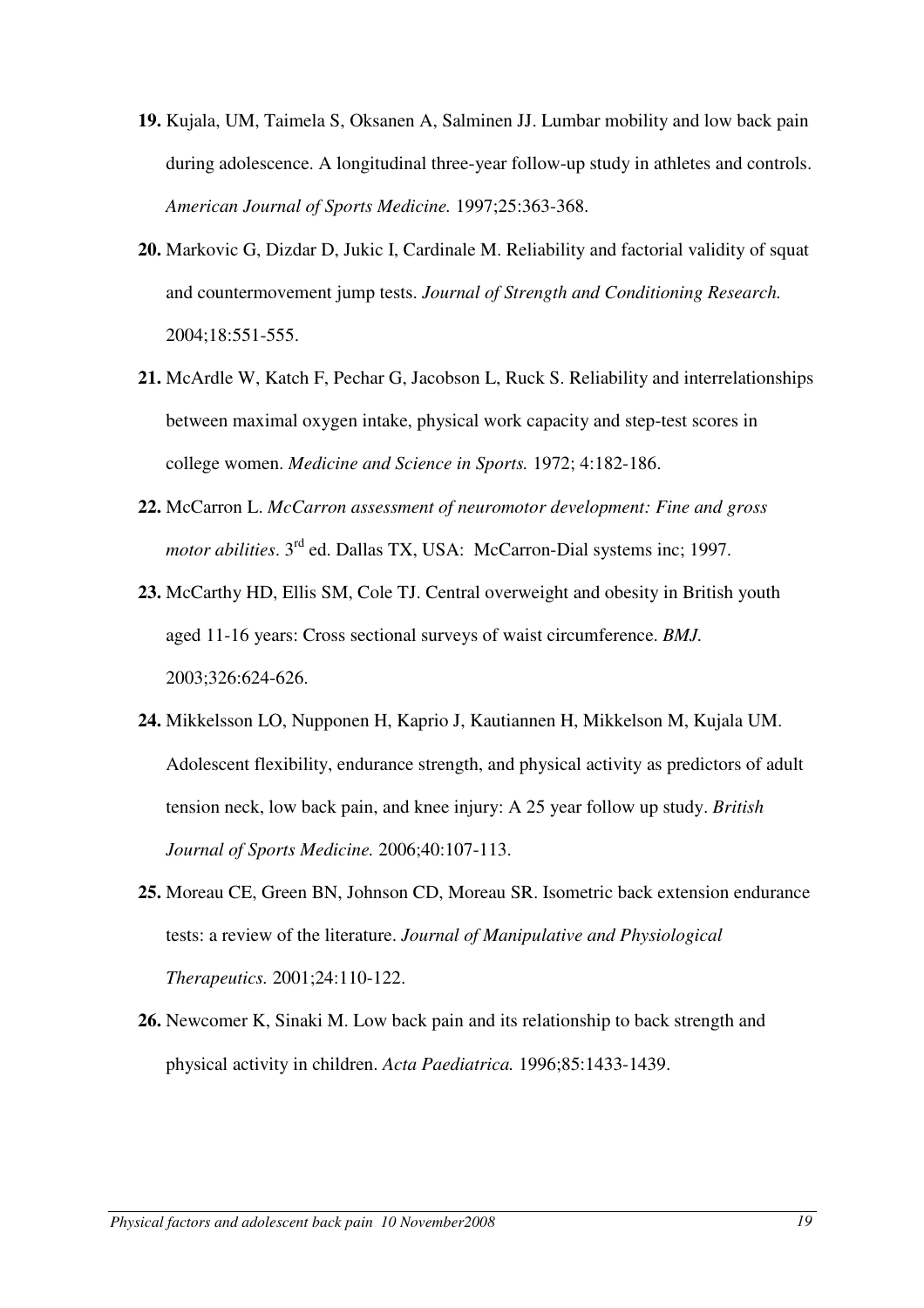- **27.** Novy DM, Simmonds MJ, Olson SL, Lee CE, Jones SC. Physical performance: Differences in men and women with and without low back pain. *Archives of Physical Medicine and Rehabilitation.* 1999;80:195-198.
- **28.** O'Sullivan P. Diagnosis and classification of chronic low back pain disorders: Maladaptive movement and motor control impairments as underlying mechanism. *Manual Therapy.* 2005;10:242–255.
- **29.** O'Sullivan PB, Mitchell T, Bulich P, Waller R, Holte J. The relationship between posture and back muscle endurance in industrial workers with flexion-related low back pain. *Manual Therapy.* 2006;11: 264–271.
- **30.** Patterson P, Wiksten DL, Ray L, Flanders C, Sanphy D. The validity and reliability of the back saver sit-and-reach test in middle school girls and boys. *Research Quarterly for Exercise and Sport.* 1996;67: 448-451.
- **31.** Salminen JJ, Erkintalo M, Laine M , Pentti J. Low back pain in the young. A prospective three-year follow-up study of subjects with and without low back pain. *Spine.* 1995;20:2101-2107.
- **32.** Salminen JJ, Maki P, Oksanen A, Pentti J. Spinal mobility and trunk muscle strength in 15-year-old schoolchildren with and without low-back pain. *Spine.* 1992;17:405- 411.
- **33.** Samartzis D, Lubicky J, Herman J, Kalluri P Shen F. Symptomatic Cervical Disc Herniation in a Pediatric Klippel-Feil Patient: The Risk of Neural Injury Associated With Extensive Congenitally Fused Vertebrae and a Hypermobile Segment. *Spine.*  2006; 31:E335-E338
- **34.** Shrier I, Feldman D, Klvana J, Rossignol M, Abenhaim L. Concurrent validity of abdominal endurance and abdominal strength testing in adolescents. *Medicine and Science in Sports and Exercise.* 1998;30:S214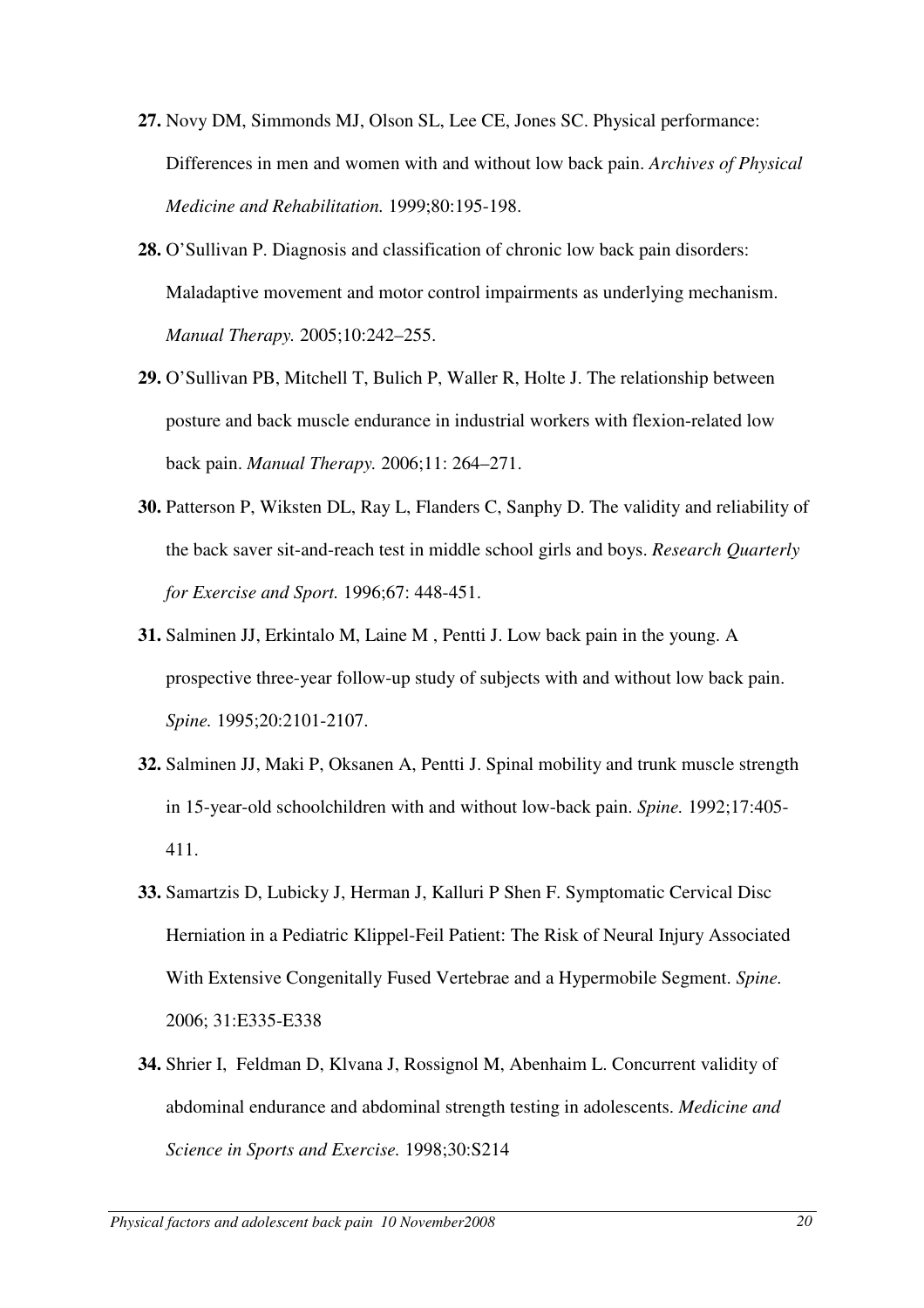- **35.** Sjolie AN. Low-back pain in adolescents is associated with poor hip mobility and high body mass index. *Scandinavian Journal of Medicine and Science in Sports.* 2004;14:168-175.
- **36.** Smith A, O'Sullivan P, Straker L. Classification of sagittal thoraco-lumbo-pelvic alignment of the adolescent spine in standing using two-dimensional photographic images. *Spine. 2008;(in press)*.
- **37.** Straker L.M, O'Sullivan PB, Smith A, Perry M. Computer use and habitual spinal posture in Australian adolescents. *Public Health Reports.* 2007;122:634-643.
- **38.** Tsimeas PD, Tsiokanos AL, Koutedakis Y, Tsigilis N, Kellis S. Does living in urban or rural settings affect aspects of physical fitness in children? An allometric approach. *British Journal of Sports Medicine.* 2005;39:671-674.
- **39.** Verbunt JA, Sieben JM, Seelen HA, Vlaeyen JW, Bousema EJ, van der Heijden GT, Knottnerus JA. Decline in physical activity, disability and pain related fear in subacute low back pain. *European Journal of Pain*. 2005;9:417-425.
- **40.** Vikat A, Rimpela M, Salminen JJ, Rimpela A, Savolainen A, Virtanen SM. Neck or shoulder pain and low back pain in Finnish adolescents. *Scandinavian Journal of Public Health.* 2000;28:164-173.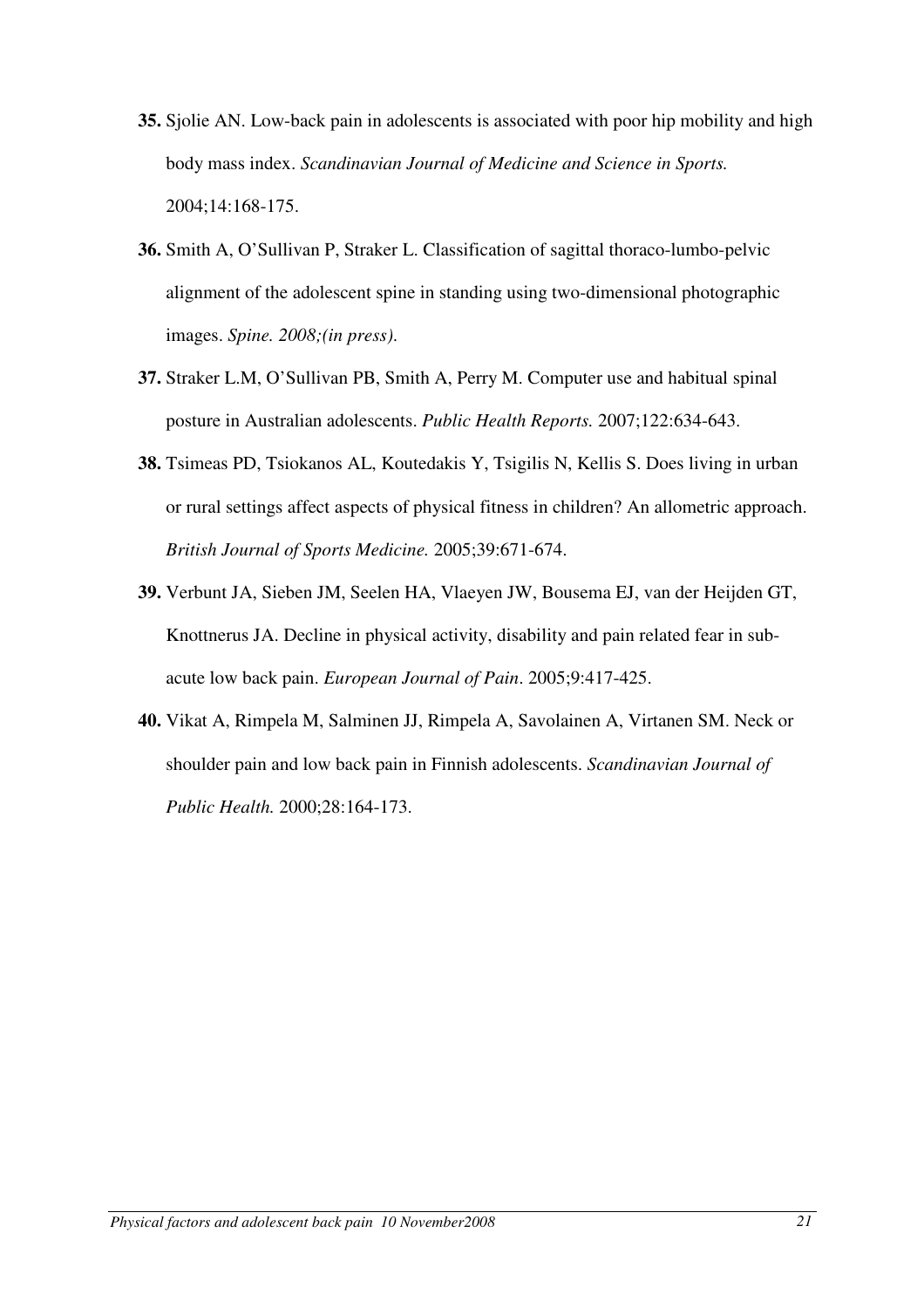| <b>Test</b>         | <b>Details</b>                                                                                                                                                            | Competence<br>assessed |
|---------------------|---------------------------------------------------------------------------------------------------------------------------------------------------------------------------|------------------------|
| Rod slide           | Moving a bead as slowly and smoothly as<br>possible along a rod, repeated with both<br>hands.                                                                             | PC                     |
| Finger/nose finger  | The accuracy and smoothness of movement<br>of the index finger from nose to opposite<br>hand's index finger is observed, repeated on<br>both sides. Eyes open and closed. | PC                     |
| Hand strength       | Hand grip strength is measured with a hand<br>dynamometer, repeated on both sides                                                                                         | MP                     |
| Standing long jump  | The distance and quality of a two footed<br>jump is recorded.                                                                                                             | MP                     |
| Heel toe walk       | The quality of forward and backwards<br>walking along a 10 foot line is recorded.                                                                                         | KI                     |
| Standing on one leg | With eyes open the time the participant can<br>balance on each leg is recorded, repeated<br>with eyes closed                                                              | KI                     |
| <b>Beads</b> on rod | Number of cylindrical beads placed on a<br>metal rod held in non-dominant hand in 30<br>seconds, repeated with eyes open and then<br>closed                               | BD                     |
| Nut and bolt        | Time taken to turn a large bolt, held in the<br>dominant hand, fully onto a nut, repeated<br>with a small bolt.                                                           | <b>BD</b>              |
| Finger tapping      | Number and quality of taps of index finger in<br>10 seconds, repeated on both hands                                                                                       |                        |
| Beads in box        | Number of beads moved from one box to an<br>adjacent box in 30 seconds, repeated for<br>both hands.                                                                       |                        |

**TABLE 1**. Summary of MAND tests. PC=Persistent Control, MP=Muscle Power, KI=Kinaesthetic Integration, BD=Bimanual Dexterity.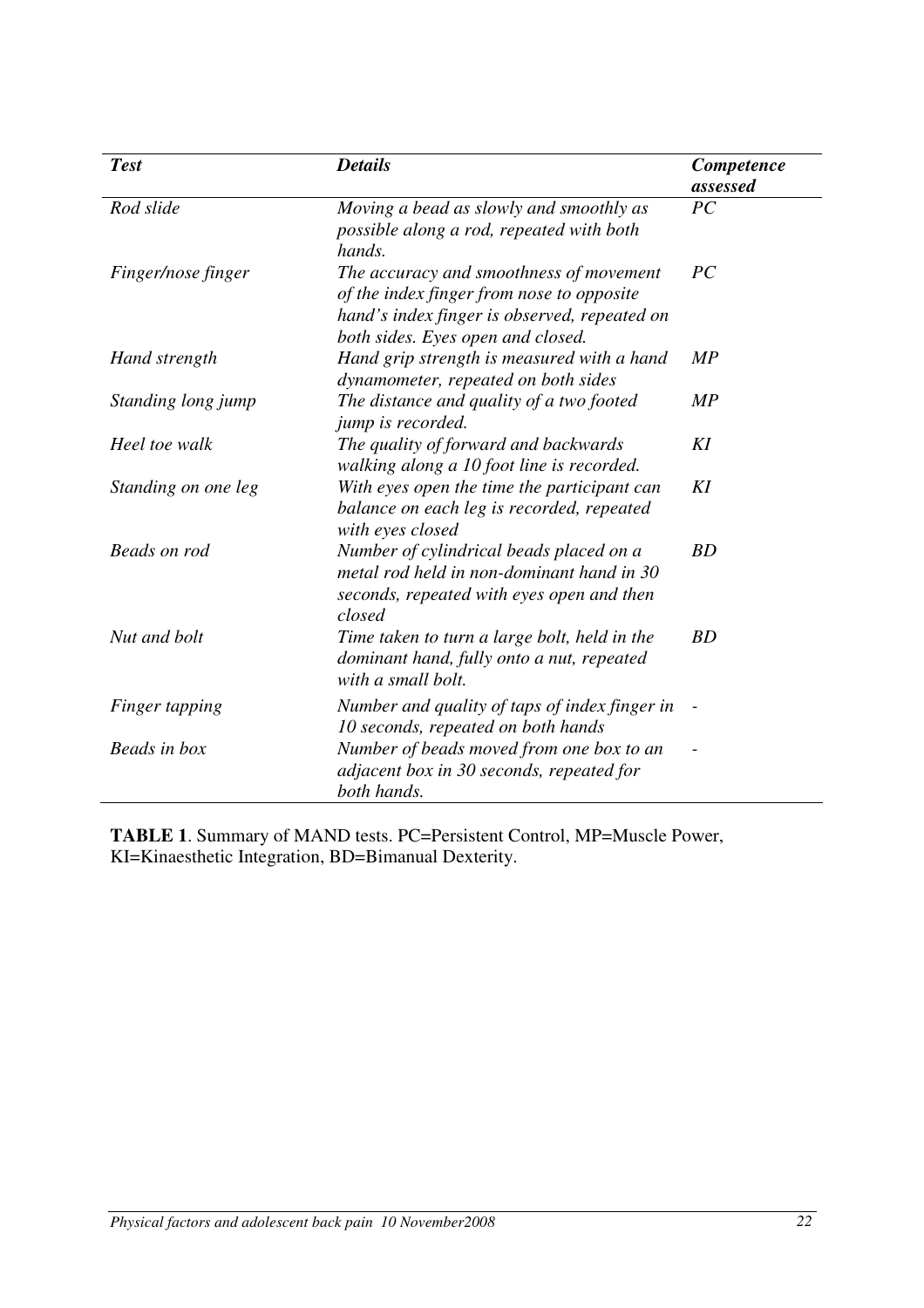| Pain variable              | All<br><b>Participants</b><br>$\%$ (count) | Male $%$ (count) with history<br>of pain | Female % (count) with<br>history of pain | <b>Gender</b><br>difference |
|----------------------------|--------------------------------------------|------------------------------------------|------------------------------------------|-----------------------------|
|                            | with history<br>of pain                    |                                          |                                          | $\boldsymbol{P}$            |
| Back pain ever             | 46.0(734)                                  | 43.7 (356)                               | 48.5 (378)                               | 0.052                       |
| Back pain in last<br>month | 28.1 (449)                                 | 26.1(213)                                | 30.2(236)                                | 0.070                       |
| Chronic back pain          | 11.3(180)                                  | 10.8(88)                                 | 11.8(92)                                 | 0.535                       |
| Diagnosed back<br>pain     | 11.4(177)                                  | 9.9(79)                                  | 12.9(98)                                 | 0.069                       |

| Physical variable                                          | All<br><b>Participants</b> |             | <b>Males</b>    | <b>Females</b> | <b>Gender</b><br>difference |                  |
|------------------------------------------------------------|----------------------------|-------------|-----------------|----------------|-----------------------------|------------------|
|                                                            | mean (sd)                  | mean (sd)   | IQR             | mean (sd)      | IQR                         |                  |
|                                                            |                            |             |                 |                |                             | $\boldsymbol{P}$ |
| Height                                                     | 1.64(0.08)                 | 1.66(0.09)  | $1.61 - 1.73$   | 1.62(0.06)     | 1.50-1.67                   | < 0.001          |
| Weight                                                     | 57.7(13.2)                 | 58.6(14.1)  | 50.0-66.0       | 56.7(12.1)     | 49.2-61.9                   | 0.004            |
| <b>BMI</b>                                                 | 21.29(4.15)                | 21.05(4.14) | 18.30-22.79     | 21.53(4.16)    | 18.91-23.38                 | 0.022            |
| Waist girth (cm)                                           | 75.5(10.8)                 | 76.3(11.4)  | 68.5-81.0       | 74.6(10.1)     | 67.5-79.2                   | 0.002            |
| Arm circumference<br>(cm)                                  | 25.2(3.3)                  | 25.3(3.4)   | 23.0-27.2       | 25.1(3.3)      | $23.0 - 27.0$               | 0.244            |
| $PWC_{170} score (W)$                                      | 111.2 (29.9)               | 124.3(31.7) | $102.5 - 143.8$ | 97.2(19.9)     | 84.9-108.2                  | < 0.001          |
| <b>Back muscle</b><br>endurance (seconds)                  | 80.9 (60.4)                | 77.8(60.1)  | 26.0-121.0      | 84.2(60.5)     | 32.0-120.0                  | 0.034            |
| Abdominal muscle<br>endurance (number<br>of curls in 3min) | 21.4(17.4)                 | 25.4(18.8)  | $12.0 - 36.0$   | 17.2(14.6)     | $7.0 - 23.0$                | < 0.001          |
| Standing long jump<br>distance (metres)                    | 1.46(0.29)                 | 1.59(0.28)  | $1.42 - 1.78$   | 1.32(0.23)     | 1.4217-1.47                 | < 0.001          |
| <b>Basketball</b> throw<br>( <i>metres</i> )               | 5.3(1.0)                   | 5.7(1.0)    | $5.1 - 6.4$     | 4.8(0.7)       | $4.4 - 5.2$                 | < 0.001          |
| Total hand strength<br>(kg)                                | 51.8(13.5)                 | 57.0(14.8)  | 47.0-66.0       | 46.3(9.1)      | $40.0 - 52.0$               | < 0.001          |

*Physical factors and adolescent back pain 10 November2008 23*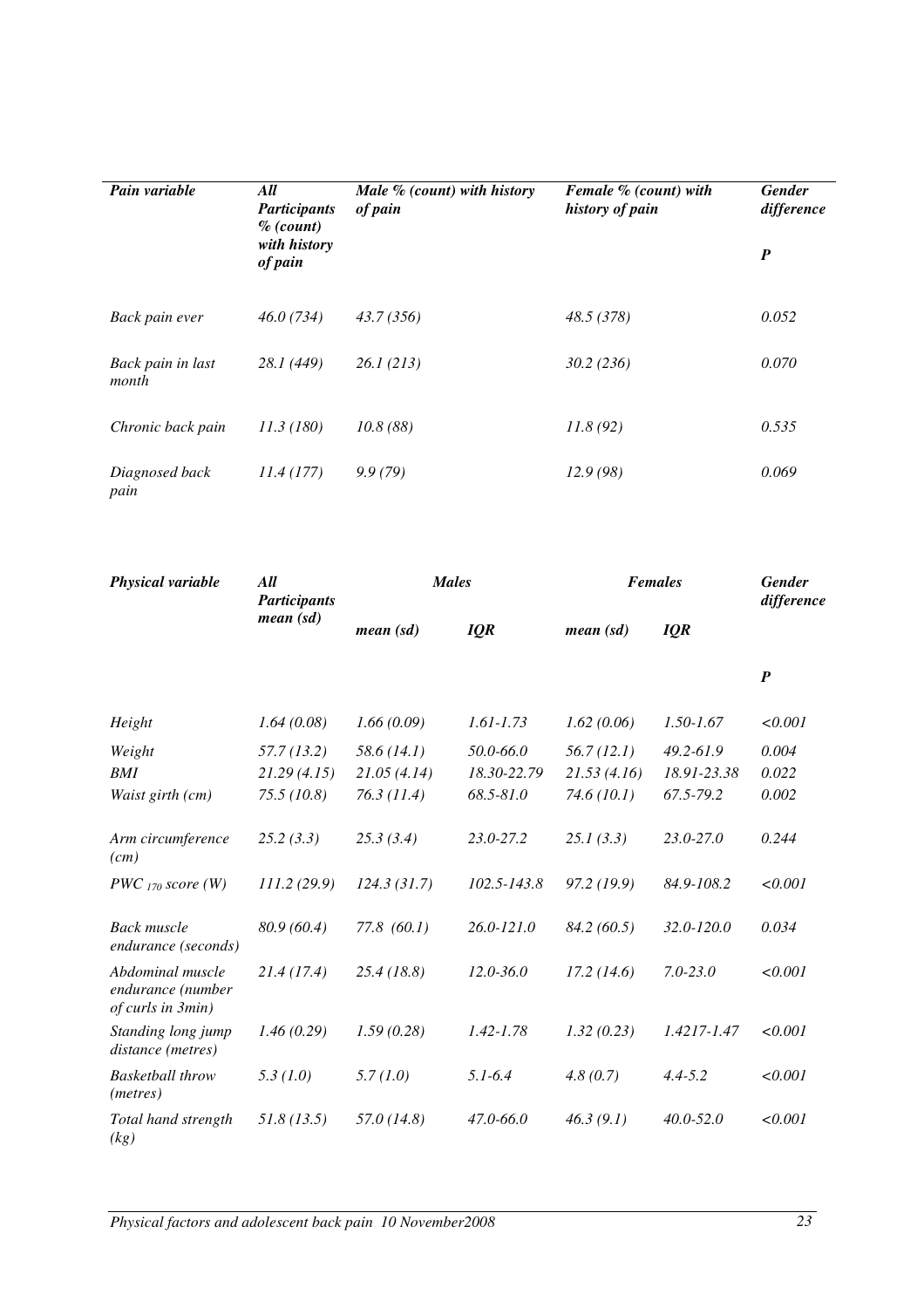| Sit and reach<br>distance (right $leg^*$ )<br>(cm) | 24.8(9.1)   | 21.1(8.0)   | $16.0 - 26.5$  | 28.8(8.6)   | $23.3 - 35.0$  | $\le 0.001$ |
|----------------------------------------------------|-------------|-------------|----------------|-------------|----------------|-------------|
| NDI score                                          | 97.2(17.4)  | 97.3(18.1)  | 85.0-111.0     | 97.0(16.6)  | 85.0-110.0     | 0.758       |
| <b>Persistent Control</b><br><i>factor score</i>   | 103.3(25.4) | 99.9 (26.4) | $80.0 - 125.0$ | 106.8(23.7) | $90.0 - 125.0$ | $\le 0.001$ |
| <b>Muscle Power factor</b><br>score                | 95.9(20.2)  | 102.4(19.8) | $90.0 - 120.0$ | 89.2 (18.5) | 75.0-100.0     | $\le 0.001$ |
| Kinaesthetic<br>Integration factor<br>score        | 96.9(15.2)  | 96.7(15.7)  | 85.0-110.0     | 97.2(14.7)  | 90.0-110.0     | < 0.001     |
| <b>Bimanual Dexterity</b><br><i>factor score</i>   | 97.1 (19.3) | 95.1(19.3)  | 85.0-110.0     | 99.1 (19.1) | 85.0-110.0     | $\le 0.001$ |

**TABLE 2**. Summary of pain prevalence and performance in the physical tests in boys and girls. IQR=interquartile range.

\*The right leg sit and reach distance did not differ from the left for boys or girls, so all analyses used the right sit and reach distance.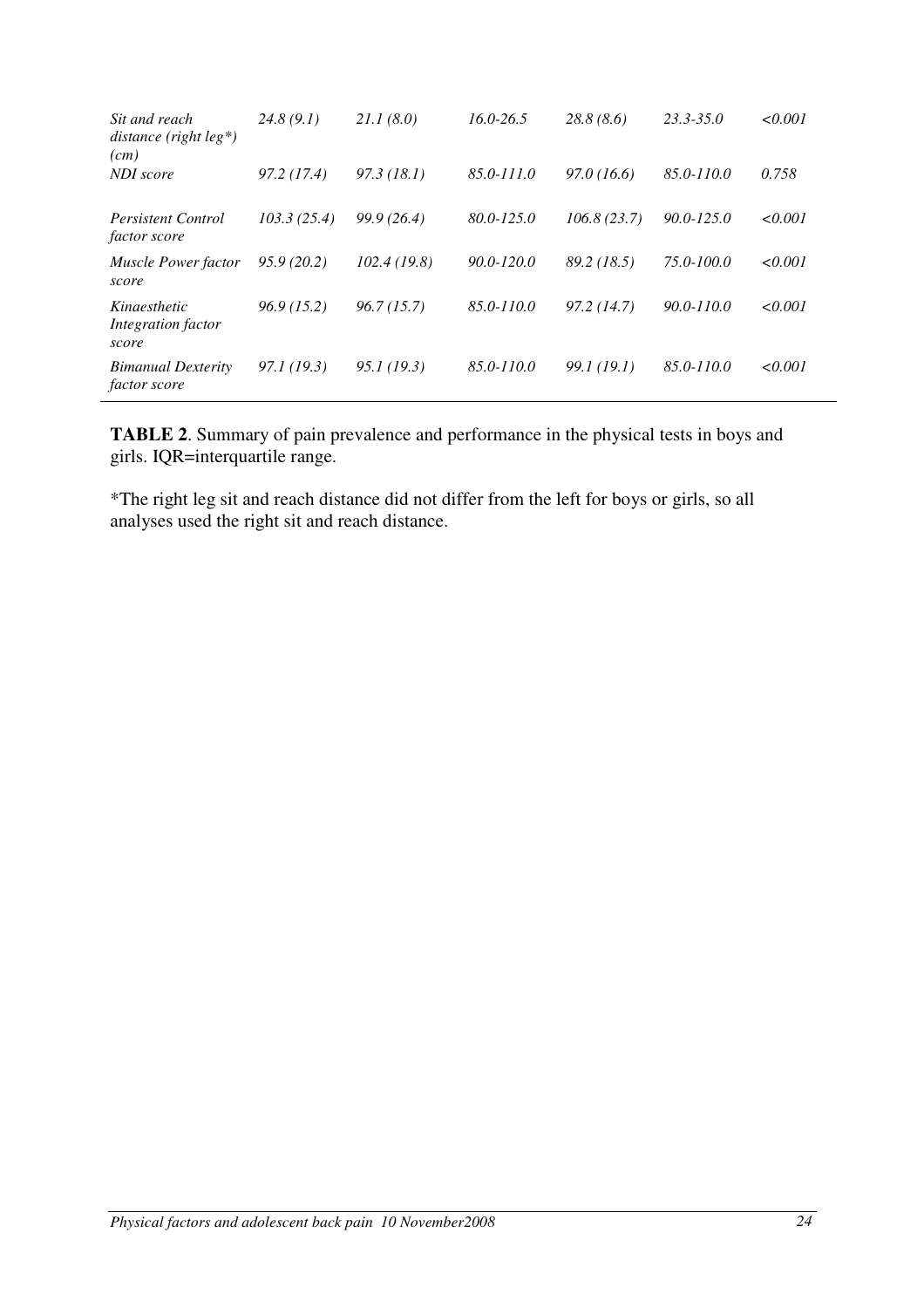|                            |               | low          | % with back pain<br>IQR | high         | <b>OR</b>    | low vs IQR<br>95%CI            | <b>OR</b>    | high vs IQR<br>95%CI           |
|----------------------------|---------------|--------------|-------------------------|--------------|--------------|--------------------------------|--------------|--------------------------------|
|                            |               |              |                         |              |              |                                |              |                                |
|                            |               |              |                         |              |              |                                |              |                                |
| <b>Back Pain Ever</b>      |               |              |                         |              |              |                                |              |                                |
| Height                     |               | 38.0         | 42.7                    | 51.9         | 0.82         | $0.59 - 1.15$                  | $1.45*$      | 1.02-2.06                      |
| Weight                     |               | 36.5         | 44.9                    | 48.5         | $0.70*$      | $0.50 - 1.00#$                 | 1.16         | $0.83 - 1.62$                  |
| Body                       | BMI           | 38.9         | 44.0                    | 47.2         | 0.81         | $0.58 - 1.14$                  | 1.14         | $0.81 - 1.60$                  |
| composition                | Waist girth   | 35.4         | 45.7                    | 48.0         | $0.65*$      | $0.46 - 0.92$                  | 1.09         | $0.78 - 1.54$                  |
|                            | Arm girth     | 37.7         | 45.7                    | 46.8         | 0.72         | $0.51 - 1.00$                  | 1.04         | $0.74 - 1.47$                  |
| Aerobic                    | $PWC_{170}$   | 39.4         | 42.2                    | 52.9         | 0.89         | $0.63 - 1.26$                  | $1.53*$      | $1.08 - 2.17$                  |
| Muscle                     | Back end      | 46.3         | 40.6                    | 46.2         | 1.27         | $0.90 - 1.78$                  | 1.26         | $0.89 - 1.77$                  |
| performance                | Curls         | 40.8         | 43.2                    | 45.9         | 0.91         | $0.64 - 1.28$                  | 1.11         | $0.79 - 1.57$                  |
|                            | Jump          | 41.4         | 46.6                    | 39.9         | 0.81         | $0.58 - 1.14$                  | 0.76         | $0.54 - 1.08$                  |
|                            | Basketball    | 36.6         | 45.3                    | 47.0         | $0.70*$      | $0.49 - 0.99$                  | 1.07         | $0.77 - 1.51$                  |
|                            | Grip strength | 36.2         | 46.4                    | 47.4         | $0.66*$      | $0.47 - 0.92$                  | 1.04         | $0.74 - 1.47$                  |
| Flexibility                | Sit and reach | 42.1         | 43.9                    | 42.5         | 0.93         | $0.66 - 1.31$                  | 0.95         | $0.67 - 1.33$                  |
| <b>Motor</b>               | <b>NDI</b>    | 43.0         | 44.9                    | 42.4         | 0.93         | $0.66 - 1.30$                  | 0.90         | $0.64 - 1.27$                  |
| competence                 | ${\cal PC}$   | 43.8         | 46.0                    | 39.6         | 0.91         | $0.65 - 1.28$                  | 0.77         | $0.54 - 1.09$                  |
|                            | МP            | 39.0         | 44.4                    | 48.1         | $0.80\,$     | $0.57 - 1.12$                  | 1.16         | $0.78 - 1.71$                  |
|                            | KΙ            | 41.0         | 45.8                    | 41.7         | 0.82         | $0.59 - 1.15$                  | 0.85         | $0.58 - 1.23$                  |
|                            | BD            | 45.3         | 44.8                    | 38.4         | 1.02         | $0.75 - 1.38$                  | 0.77         | $0.51 - 1.15$                  |
|                            |               |              |                         |              |              |                                |              |                                |
|                            |               |              |                         |              |              |                                |              |                                |
| <b>Back Pain Month</b>     |               |              |                         |              |              |                                |              |                                |
| Height                     |               | 22.5         | 24.6                    | 33.7         | 0.89         | $0.60 - 1.32$                  | $1.56*$      | $1.07 - 2.28$                  |
| Weight                     |               | 21.2         | 26.1                    | 31.2         | 0.76         | $0.51 - 1.14$                  | 1.28         | $0.89 - 1.86$                  |
|                            |               |              |                         |              |              |                                |              |                                |
| Body                       | BMI           | 21.7         | 25.3                    | 32.2         | 0.82         | $0.55 - 1.22$                  | 1.40         | $0.97 - 2.03$                  |
| composition                | Waist girth   | 20.6         | 26.8                    | 30.1         | 0.71         | $0.47 - 1.06$                  | 1.18         | $0.81 - 1.72$                  |
|                            | Arm girth     | 20.3         | 26.9                    | 31.3         | 0.69         | $0.47 - 1.03$                  | 1.24         | $0.85 - 1.80$                  |
| Aerobic                    | <b>PWC170</b> | 21.2         | 24.6                    | 35.2         | 0.83         | $0.55 - 1.25$                  | $1.67**$     | $1.15 - 2.43$                  |
| Muscle                     | Back end      | 25.9         | 26.1                    | 24.6         | 0.99         | $0.67 - 1.45$                  | 0.92         | $0.62 - 1.37$                  |
| performance                | Curls         | 25.5         | 25.1                    | 27.0         | 1.02         | $0.69 - 1.52$                  | 1.11         | $0.75 - 1.63$                  |
|                            | Jump          | 24.2         | 26.7                    | 26.6         | 0.88         | $0.59 - 1.30$                  | 0.99         | $0.67 - 1.47$                  |
|                            | Basketball    | 22.8         | 25.6                    | 29.2         | 0.86         | $0.58 - 1.27$                  | 1.20         | $0.82 - 1.75$                  |
|                            | Grip strength | 19.3         | 28.3                    | 29.9         | $0.60*$      | $0.40 - 0.90$                  | 1.08         | $0.74 - 1.57$                  |
| Flexibility                | Sit and reach | 25.7<br>25.0 | 25.9<br>26.6            | 23.5<br>26.3 | 0.99<br>0.92 | $0.67 - 1.46$                  | 0.88<br>0.99 | $0.59 - 1.30$                  |
| <b>Motor</b>               | NDI           | 27.4         | 26.2                    | 24.9         | 1.06         | $0.63 - 1.36$<br>$0.73 - 1.55$ | 0.93         | $0.67 - 1.45$<br>$0.63 - 1.38$ |
| competence                 | РC<br>МP      | 22.0         | 27.3                    | 27.9         | 0.75         | $0.51 - 1.11$                  | 1.03         | $0.67 - 1.60$                  |
|                            | ΚI            | 24.1         | 27.8                    | 24.3         | 0.83         | $0.57 - 1.20$                  | 0.84         | $0.54 - 1.29$                  |
|                            | ВD            | 28.9         | 26.3                    | 20.3         | 1.14         | $0.81 - 1.60$                  | 0.71         | $0.44 - 1.16$                  |
|                            |               |              |                         |              |              |                                |              |                                |
|                            |               |              |                         |              |              |                                |              |                                |
|                            |               |              |                         |              |              |                                |              |                                |
| <b>Back Pain Chronic</b>   |               | 7.5          | 10.3                    | 16.0         | 0.71         | $0.39 - 1.29$                  | $1.67*$      | 1.01-2.77                      |
| Height<br>Weight           |               | 4.4          | 12.2                    | 14.4         | $0.33**$     | $0.16 - 0.69$                  | 1.21         | $0.74 - 1.97$                  |
| <b>Body</b>                | BMI           | 8.4          | 11.4                    | 12.1         | 0.71         | $0.40 - 1.27$                  | 1.06         | $0.63 - 1.79$                  |
| composition                | Waist girth   | 5.7          | 12.0                    | 13.3         | $0.45*$      | $0.23 - 0.86$                  | 1.12         | $0.67 - 1.86$                  |
|                            | Arm girth     | 5.6          | 12.8                    | 12.9         | $0.41**$     | $0.22 - 0.77$                  | 1.01         | $0.61 - 1.69$                  |
| Aerobic                    | <b>PWC170</b> | 9.3          | 10.6                    | 13.0         | 0.87         | $0.48 - 1.55$                  | 1.25         | $0.74 - 2.13$                  |
| Muscle                     | Back end      | 12.2         | 9.7                     | 12.3         | 1.29         | $0.76 - 2.20$                  | 1.31         | $0.76 - 2.24$                  |
| performance                | Curls         | 11.7         | 9.8                     | 12.2         | 1.22         | $0.71 - 2.10$                  | 1.28         | $0.75 - 2.19$                  |
|                            | Jump          | 7.6          | 12.8                    | 10.1         | 0.56         | $0.31 - 1.02$                  | 0.77         | $0.44 - 1.34$                  |
|                            | Basketball    | 8.9          | 10.5                    | 13.4         | 0.84         | $0.47 - 1.50$                  | 1.32         | $0.79 - 2.22$                  |
|                            | Grip strength | 6.4          | 12.0                    | 13.4         | $0.50*$      | $0.27 - 0.93$                  | 1.13         | $0.68 - 1.89$                  |
|                            |               |              |                         |              |              |                                |              |                                |
| Flexibility                | Sit and reach | 11.9         | 11.5                    | $8.0\,$      | 1.04         | $0.62 - 1.76$                  | 0.67         | $0.37 - 1.22$                  |
| <b>Motor</b>               | $\it NDI$     | 12.5         | 10.4                    | 10.6         | 1.23         | $0.73 - 2.08$                  | 1.02         | $0.59 - 1.77$                  |
| competence                 | ${\cal PC}$   | 12.5         | 10.6                    | 9.6          | 1.20         | $0.71 - 2.01$                  | 0.90         | $0.51 - 1.58$                  |
|                            | MP            | 8.0          | 12.4                    | 10.1         | 0.62         | $0.35 - 1.10$                  | 0.79         | $0.42 - 1.50$                  |
|                            | KI            | 12.3         | 10.8                    | 9.0          | 1.16         | $0.70 - 1.92$                  | 0.82         | $0.43 - 1.56$                  |
|                            | $\cal BD$     | 12.5         | 10.7                    | 7.5          | 1.18         | $0.74 - 1.90$                  | 0.68         | $0.33 - 1.40$                  |
|                            |               |              |                         |              |              |                                |              |                                |
|                            |               |              |                         |              |              |                                |              |                                |
| <b>Diagnosed Back Pain</b> |               |              |                         |              |              |                                |              |                                |
| Height                     |               | 8.1          | 9.2                     | 14.0         | 0.87         | $0.48 - 1.58$                  | 1.62         | $0.94 - 2.78$                  |
| Weight                     |               | 5.1          | 9.7                     | 15.4         | 0.49         | $0.24 - 1.01$                  | $1.69*$      | $1.01 - 2.81$                  |
| <b>Body</b>                | BMI           | $6.0\,$      | 9.1                     | 15.9         | 0.64         | $0.33 - 1.26$                  | $1.90*$      | 1.13-3.17                      |
|                            |               |              |                         |              |              |                                |              |                                |

*Physical factors and adolescent back pain 10 November2008 25*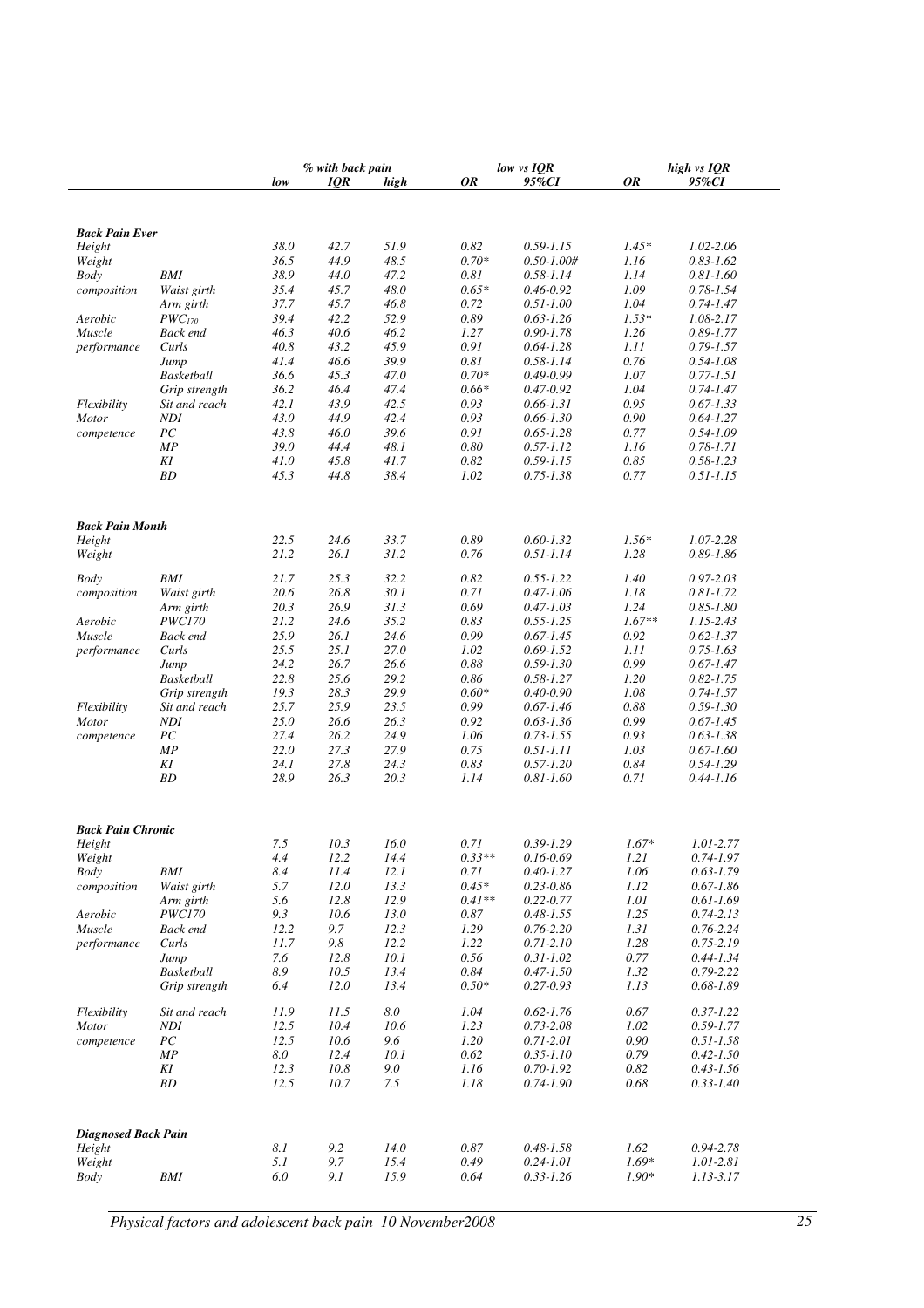| composition  | Waist girth     | 4.5  | 9.4  | 16.9 | $0.46*$ | $0.22 - 0.96$ | $1.96*$ | $1.18 - 3.26$ |
|--------------|-----------------|------|------|------|---------|---------------|---------|---------------|
|              | Arm girth       | 4.9  | 10.4 | 14.9 | $0.44*$ | $0.22 - 0.88$ | 1.50    | $0.90 - 2.51$ |
| Aerobic      | <i>PWC170</i>   | 10.4 | 9.7  | 11.2 | 1.09    | $0.61 - 1.93$ | 1.17    | $0.66 - 2.07$ |
| Muscle       | <b>Back end</b> | 13.0 | 9.3  | 7.3  | 1.47    | $0.86 - 2.51$ | 0.77    | $0.40 - 1.50$ |
| performance  | Curls           | 11.2 | 8.1  | 10.6 | 1.43    | $0.81 - 2.54$ | 1.35    | $0.75 - 2.43$ |
|              | Jump            | 11.7 | 9.7  | 8.4  | 1.23    | $0.71 - 2.12$ | 0.85    | $0.46 - 1.58$ |
|              | Basketball      | 9.0  | 8.7  | 13.3 | 1.03    | $0.57 - 1.87$ | 1.61    | $0.94 - 2.77$ |
|              | Grip strength   | 8.3  | 9.3  | 13.4 | 0.89    | $0.49 - 1.61$ | 1.52    | $0.88 - 2.61$ |
| Flexibility  | Sit and reach   | 11.6 | 6.9  | 13.0 | 1.77    | $0.99 - 3.17$ | $2.02*$ | 1.14-3.59     |
| <b>Motor</b> | <b>NDI</b>      | 10.1 | 9.0  | 11.1 | 1.14    | $0.64 - 2.03$ | 1.26    | $0.71 - 2.24$ |
| competence   | РC              | 10.0 | 10.8 | 7.9  | 0.91    | $0.53 - 1.59$ | 0.71    | $0.38 - 1.32$ |
|              | МP              | 10.6 | 9.7  | 9.0  | 1.10    | $0.64 - 1.91$ | 0.93    | $0.46 - 1.85$ |
|              | KI              | 11.8 | 10.0 | 6.5  | 1.20    | $0.71 - 2.02$ | 0.62    | $0.30 - 1.30$ |
|              | BD              | 11.0 | 9.1  | 10.2 | 1.23    | $0.74 - 2.05$ | 1.13    | $0.57 - 2.22$ |

**TABLE 3**. Univariate relationship between physical performance characteristics and back pain in boys

 $OR = Odds$  Ratio,  $95\%CI = 95\%$  confidence interval,  $IQR =$  interguartile range, BMI = body mass index, PWC = physical work capacity, NDI = Neuromuscular Developmental Index, PC  $=$  persistent control, MP = muscle power, KI = kinesthetic integration, BD = bimanual dexterity. \*P<0.05, \*\*P<0.01. #The actual lower CI was <1.00 but rounded up to 1.00, so OR was still significantly less than 1.00.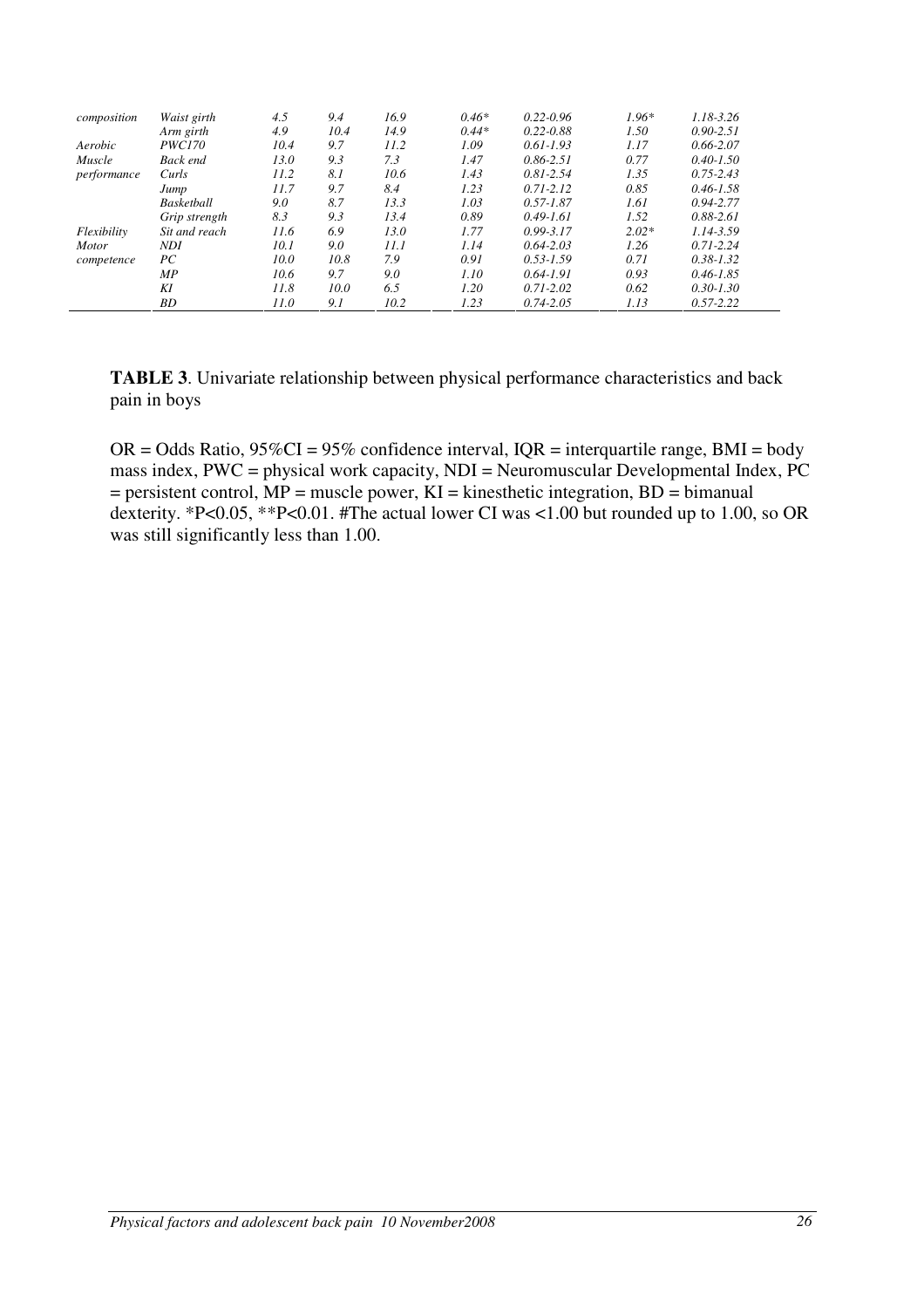|                                    |                 | low  | % with back pain<br>IQR | high | 0R      | low vs IQR<br>95%CI            | 0R       | high vs IQR<br>95%CI |
|------------------------------------|-----------------|------|-------------------------|------|---------|--------------------------------|----------|----------------------|
|                                    |                 |      |                         |      |         |                                |          |                      |
| <b>Back Pain Ever</b>              |                 |      |                         |      |         |                                |          |                      |
| Height                             |                 | 42.3 | 49.9                    | 52.4 | 0.74    | $0.57 - 1.11$                  | 1.11     | $0.78 - 1.57$        |
| Weight                             |                 | 45.2 | 47.4                    | 54.1 | 0.91    | $0.13 - 1.31$                  | 1.31     | $0.93 - 1.85$        |
| Body                               | BMI             | 48.2 | 45.4                    | 54.7 | 1.12    | $0.79 - 1.58$                  | $1.45*$  | 1.03-2.06            |
| composition                        | Waist girth     | 43.2 | 47.2                    | 55.9 | 0.85    | $0.05 - 1.42$                  | 1.42     | $0.99 - 2.01$        |
|                                    | Arm girth       | 44.9 | 48.0                    | 55.1 | 0.88    | $0.13 - 1.33$                  | 1.33     | $0.92 - 1.92$        |
| Aerobic                            | <b>PWC170</b>   | 44.5 | 47.5                    | 53.0 | 0.89    | $0.22 - 1.25$                  | 1.25     | $0.87 - 1.79$        |
| Muscle                             | <b>Back end</b> | 49.7 | 46.4                    | 49.2 | 1.14    | $0.81 - 1.61$                  | 1.12     | $0.79 - 1.58$        |
| performance                        | Curls           | 49.3 | 47.2                    | 48.6 | 1.08    | $0.77 - 1.53$                  | 1.06     | $0.74 - 1.51$        |
|                                    | Jump            | 52.7 | 51.5                    | 36.7 | 1.05    | $0.00 - 0.55$                  | $0.55**$ | $0.38 - 0.78$        |
|                                    | Basketball      | 51.0 | 48.2                    | 47.5 | 1.12    | $0.89 - 0.97$                  | 0.97     | $0.68 - 1.40$        |
|                                    | Grip strength   | 49.1 | 47.2                    | 49.7 | 1.08    | $0.77 - 1.51$                  | 1.11     | $0.78 - 1.57$        |
| Flexibility                        | Sit and reach   | 51.3 | 46.2                    | 50.3 | 1.23    | $0.87 - 1.73$                  | 1.18     | $0.82 - 1.68$        |
| <b>Motor</b>                       | <b>NDI</b>      | 51.7 | 48.7                    | 42.9 | 1.13    | $0.19 - 0.79$                  | 0.79     | $0.56 - 1.12$        |
| competence                         | ${\cal PC}$     | 51.1 | 46.7                    | 49.6 | 1.19    | $0.87 - 1.65$                  | 1.12     | $0.75 - 1.68$        |
|                                    | МP              | 53.3 | 48.0                    | 41.5 | 1.24    | $0.15 - 0.77$                  | 0.77     | $0.54 - 1.10$        |
|                                    | ΚI              | 50.3 | 48.9                    | 44.7 | 1.06    |                                | 0.84     | $0.57 - 1.25$        |
|                                    | ВD              | 46.6 | 49.9                    | 47.8 | 0.88    | $0.40 - 0.85$<br>$0.63 - 1.22$ | 0.92     | $0.64 - 1.32$        |
|                                    |                 |      |                         |      |         |                                |          |                      |
| <b>Back Pain Month</b>             |                 |      |                         |      |         |                                |          |                      |
|                                    |                 | 31.7 | 29.0                    | 31.4 | 1.14    | $0.79 - 1.65$                  | 1.12     | $0.77 - 1.64$        |
| Height                             |                 | 28.9 | 28.5                    | 35.1 | 1.02    | $0.70 - 1.49$                  | 1.36     | $0.94 - 1.96$        |
| Weight                             | <b>BMI</b>      | 31.4 | 26.3                    | 36.8 | 1.29    | $0.88 - 1.88$                  | $1.63**$ | 1.13-2.36            |
| Body                               |                 |      |                         |      |         |                                |          |                      |
| composition                        | Waist girth     | 26.4 | 30.1                    | 34.2 | 0.84    | $0.31 - 1.21$                  | 1.21     | $0.84 - 1.76$        |
|                                    | Arm girth       | 29.2 | 29.7                    | 32.9 | 0.98    | $0.68 - 1.40$                  | 1.16     | $0.78 - 1.72$        |
| Aerobic                            | <b>PWC170</b>   | 28.6 | 29.2                    | 33.7 | 0.97    | $0.28 - 1.24$                  | 1.23     | $0.84 - 1.81$        |
| Muscle                             | Back end        | 34.9 | 27.3                    | 28.3 | 1.43    | $0.98 - 2.07$                  | 1.05     | $0.71 - 1.55$        |
| performance                        | Curls           | 33.7 | 26.3                    | 31.5 | 1.43    | $0.98 - 2.07$                  | 1.29     | $0.88 - 1.90$        |
|                                    | Jump            | 32.7 | 33.2                    | 21.3 | 0.98    | $0.68 - 1.41$                  | $0.55**$ | $0.36 - 0.82$        |
|                                    | Basketball      | 33.9 | 29.0                    | 28.6 | 1.26    | $0.87 - 1.81$                  | 0.98     | $0.66 - 1.47$        |
|                                    | Grip strength   | 32.9 | 28.2                    | 30.5 | 1.25    | $0.87 - 1.79$                  | 1.12     | $0.76 - 1.64$        |
| Flexibility                        | Sit and reach   | 30.4 | 29.6                    | 29.5 | 1.04    | $0.72 - 1.51$                  | 1.00     | $0.67 - 1.47$        |
| <b>Motor</b>                       | NDI             | 31.7 | 30.5                    | 27.4 | 1.06    | $0.44 - 0.86$                  | 0.86     | $0.58 - 1.27$        |
| competence                         | ${\cal PC}$     | 33.2 | 29.3                    | 26.6 | 1.20    | $0.56 - 0.87$                  | 0.87     | $0.56 - 1.37$        |
|                                    | МP              | 36.3 | 29.5                    | 23.3 | 1.36    | $0.13 - 0.73$                  | 0.73     | $0.48 - 1.10$        |
|                                    | ΚI              | 29.4 | 31.9                    | 25.0 | 0.89    | $0.62 - 1.28$                  | 0.71     | $0.46 - 1.10$        |
|                                    | ВD              | 29.5 | 31.0                    | 28.6 | 0.93    | $0.65 - 1.33$                  | 0.89     | $0.60 - 1.32$        |
|                                    |                 |      |                         |      |         |                                |          |                      |
| <b>Back Pain Chronic</b><br>Height |                 | 10.1 | 13.2                    | 10.6 | 0.74    | $0.43 - 1.27$                  | 0.79     | $0.45 - 1.36$        |
| Weight                             |                 | 12.7 | 11.3                    | 11.9 | 1.14    | $0.68 - 1.93$                  | 1.06     | $0.62 - 1.81$        |
| Body                               | BMI             | 13.9 | 9.8                     | 13.5 | 1.49    | $0.88 - 1.52$                  | 1.43     | 0.84-2.44            |
| composition                        | Waist girth     | 11.9 | 11.1                    | 13.4 | 1.14    | $0.68 - 1.93$                  | 1.06     | $0.62 - 1.81$        |
|                                    | Arm girth       | 11.9 | 10.6                    | 14.6 | 1.15    | $0.69 - 1.92$                  | 1.44     | $0.83 - 2.49$        |
| Aerobic                            | <i>PWC170</i>   | 10.4 | 11.1                    | 14.9 | 0.93    | $0.21 - 1.40$                  | 1.40     | $0.83 - 2.37$        |
| Muscle                             | Back end        | 13.3 | 10.0                    | 11.0 | 1.39    | $0.82 - 2.36$                  | 1.12     | $0.64 - 1.96$        |
| performance                        | Curls           | 12.1 | 11.3                    | 9.9  | 1.08    | $0.63 - 0.87$                  | 0.87     | $0.49 - 1.55$        |
|                                    | Jump            | 13.5 | 11.0                    | 10.1 | 1.26    | $0.76 - 0.91$                  | 0.91     | $0.51 - 1.62$        |
|                                    |                 |      |                         |      |         |                                |          |                      |
|                                    | Basketball      | 12.8 | 10.5                    | 13.0 | 1.26    | $0.74 - 2.13$                  | 1.28     | $0.74 - 2.24$        |
|                                    | Grip strength   | 14.6 | 9.0                     | 12.8 | $1.71*$ | 1.02-2.88                      | 1.48     | $0.85 - 2.58$        |
| Flexibility                        | Sit and reach   | 11.3 | 11.3                    | 12.1 | 1.01    | $0.59 - 1.73$                  | 1.09     | $0.63 - 1.89$        |
| <b>Motor</b>                       | NDI             | 11.9 | 10.4                    | 12.6 | 1.16    | $0.68 - 1.99$                  | 1.24     | $0.72 - 2.13$        |
| competence                         | ${\cal PC}$     | 10.0 | 11.4                    | 14.5 | 0.87    | $0.34 - 1.33$                  | 1.33     | $0.74 - 2.38$        |
|                                    | MP              | 14.4 | 9.0                     | 12.5 | $1.70*$ | 1.01-2.85                      | 1.44     | $0.81 - 2.54$        |
|                                    | KI              | 16.0 | 10.4                    | 9.1  | $1.63*$ | $1.00 - 2.67$ ##               | 0.86     | $0.44 - 1.67$        |
|                                    | ВD              | 12.7 | 10.6                    | 11.5 | 1.22    | $0.73 - 2.03$                  | 1.10     | $0.62 - 1.93$        |
|                                    |                 |      |                         |      |         |                                |          |                      |
| <b>Diagnosed Back Pain</b>         |                 |      |                         |      |         |                                |          |                      |
| Height                             |                 | 9.5  | 14.7                    | 12.7 | 0.61    | $0.35 - 1.05$                  | 0.84     | $0.50 - 1.42$        |
| Weight                             |                 | 10.5 | 13.7                    | 13.6 | 0.74    | $0.43 - 1.27$                  | 0.99     | $0.60 - 1.65$        |
| Body                               | BMI             | 10.6 | 13.5                    | 13.2 | 0.76    | $0.44 - 1.32$                  | 0.98     | $0.59 - 1.63$        |
| composition                        | Waist girth     | 12.5 | 13.1                    | 12.6 | 0.95    | $0.56 - 1.61$                  | 0.96     | $0.56 - 1.62$        |

*Physical factors and adolescent back pain 10 November2008 27*